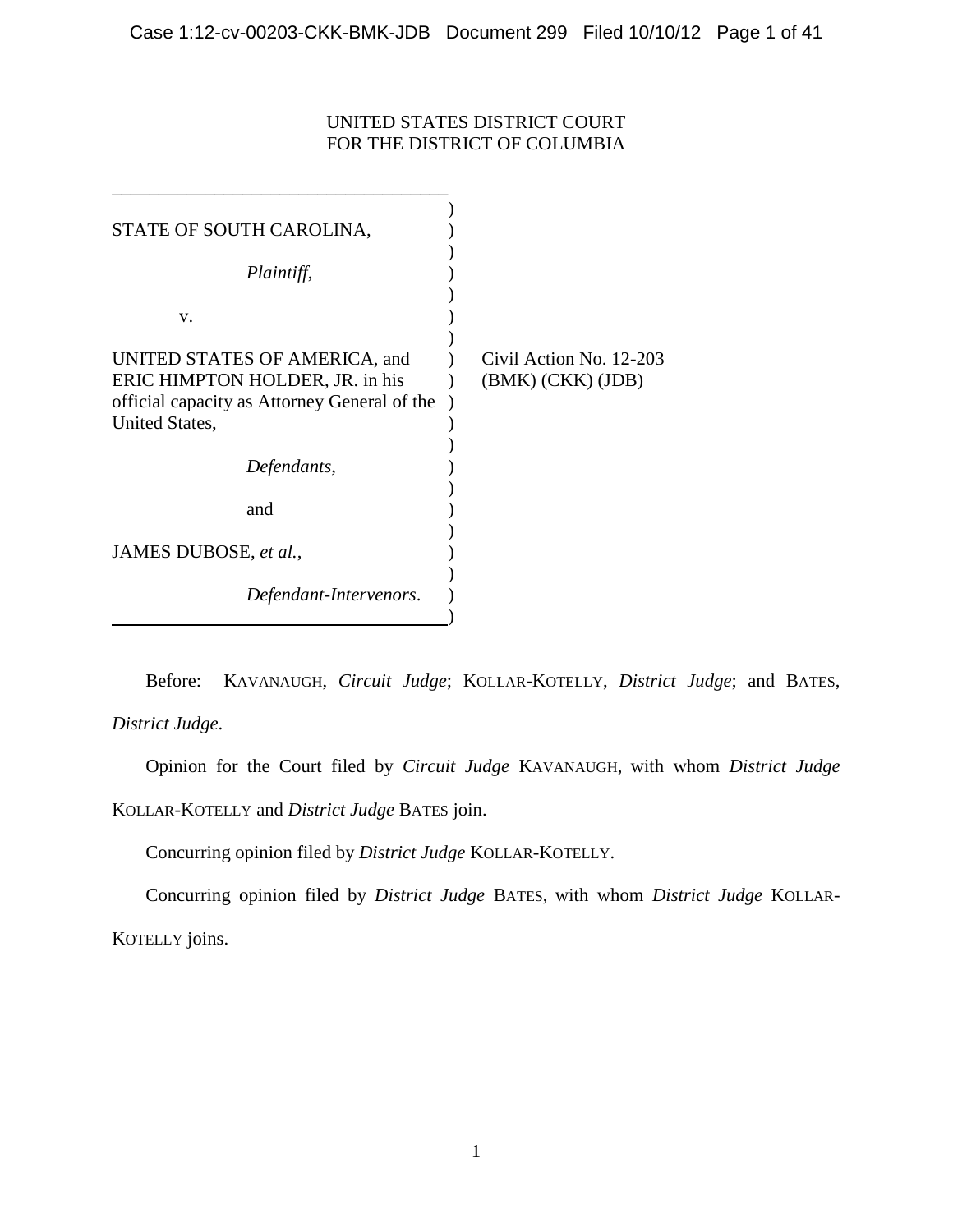# **MEMORANDUM OPINION**

KAVANAUGH, *Circuit Judge*: This case concerns South Carolina's new voter ID law, Act R54. The question presented is whether that new state law is lawful under the federal Voting Rights Act. As relevant here, Section 5 of the Voting Rights Act bars state laws that have either the purpose or the effect "of denying or abridging the right to vote on account of race or color." 42 U.S.C. § 1973c(a). The effects prong of Section 5 of the Voting Rights Act measures a State's proposed new voting law against the benchmark of the State's pre-existing law.

For several decades, South Carolina has had a voter ID law. Under the version of the law in effect since 1988, a voter must show a South Carolina driver's license, DMV photo ID card, or non-photo voter registration card in order to vote. Under that pre-existing South Carolina law, a voter with a non-photo voter registration card need not show a photo ID in order to vote. As we will explain, South Carolina's new law, Act R54, likewise does not require a photo ID to vote. Rather, under the expansive "reasonable impediment" provision in Act R54 – as authoritatively interpreted by the responsible South Carolina officials, an interpretation on which we base our decision today – voters with the non-photo voter registration card that sufficed to vote under preexisting law may still vote without a photo ID. Those voters simply must sign an affidavit at the polling place and list the reason that they have not obtained a photo ID.

In addition, Act R54 expands the kinds of photo IDs that may be used to vote – adding passports, military IDs, and new photo voter registration cards to the driver's licenses and DMV photo ID cards already permitted by pre-existing law. Moreover, Act R54 minimizes the burden of obtaining a qualifying photo ID as compared to pre-existing law. The new law creates a new type of photo ID – namely, photo voter registration cards – which may be obtained for free at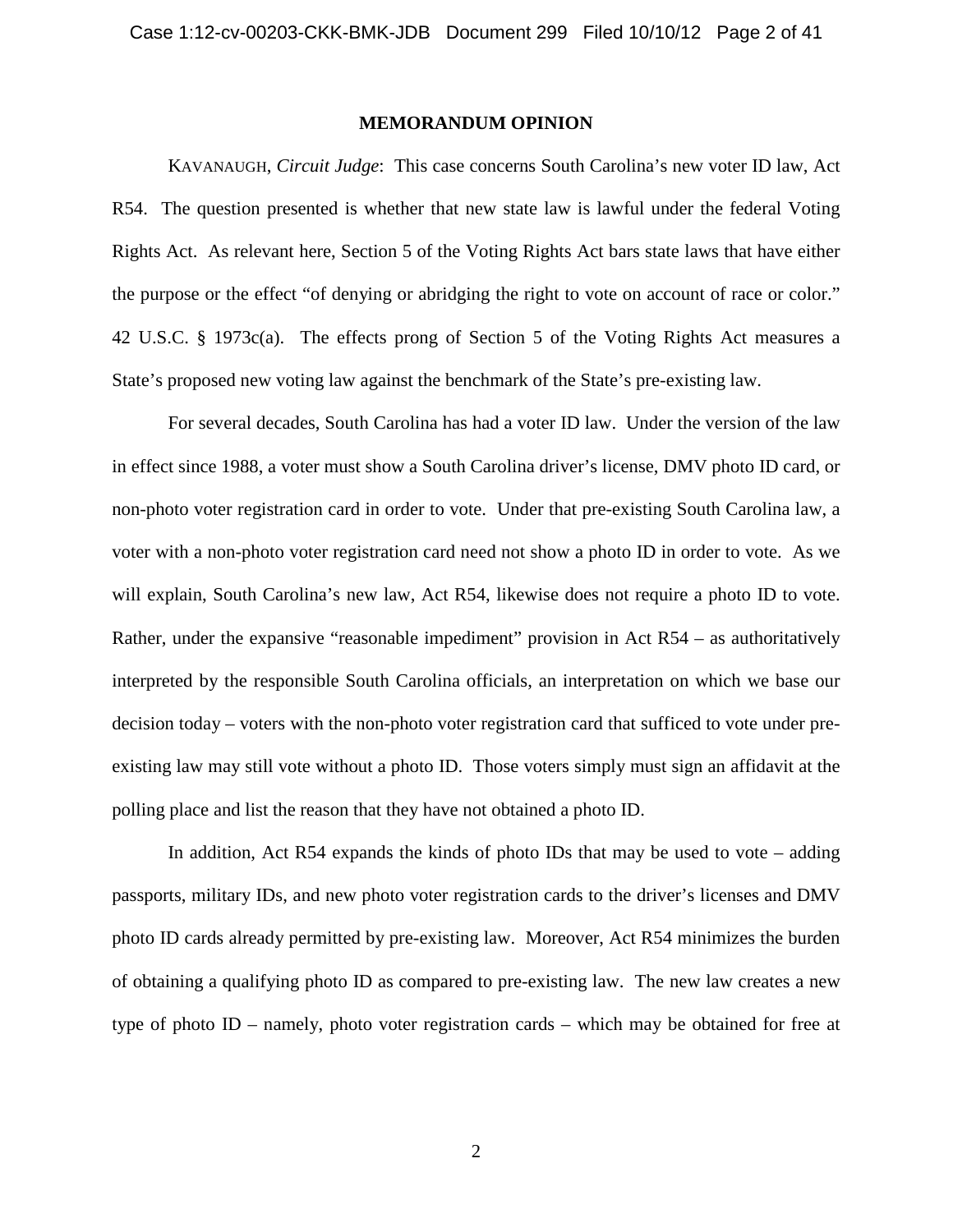each county's elections office. Also, under Act R54, DMV photo ID cards may be obtained at each county's DMV office for free; those cards cost \$5 under pre-existing law.

In short, Act R54 allows citizens with non-photo voter registration cards to still vote without a photo ID so long as they state the reason for not having obtained one; it expands the list of qualifying photo IDs that may be used to vote; and it makes it far easier to obtain a qualifying photo ID than it was under pre-existing law. Therefore, we conclude that the new South Carolina law does not have a discriminatory retrogressive effect, as compared to the benchmark of South Carolina's pre-existing law. We also conclude that Act R54 was not enacted for a discriminatory purpose. Act R54 as interpreted thus satisfies Section 5 of the Voting Rights Act, and we grant pre-clearance for South Carolina to implement Act R54 for future elections beginning with any elections in 2013. As explained below, however, given the short time left before the 2012 elections, and given the numerous steps necessary to properly implement the law – particularly the new "reasonable impediment" provision – and ensure that the law would not have discriminatory retrogressive effects on African-American voters in 2012, we do not grant pre-clearance for the 2012 elections.

#### **I. Legal and Factual Background**

# **A. The Voting Rights Act and Act R54**

The Voting Rights Act of 1965 is among the most significant and effective pieces of legislation in American history. Its simple and direct legal prohibition of racial discrimination in voting laws and practices has dramatically improved the Nation, and brought America closer to fulfilling the promise of equality espoused in the Declaration of Independence and the Fourteenth and Fifteenth Amendments to the Constitution.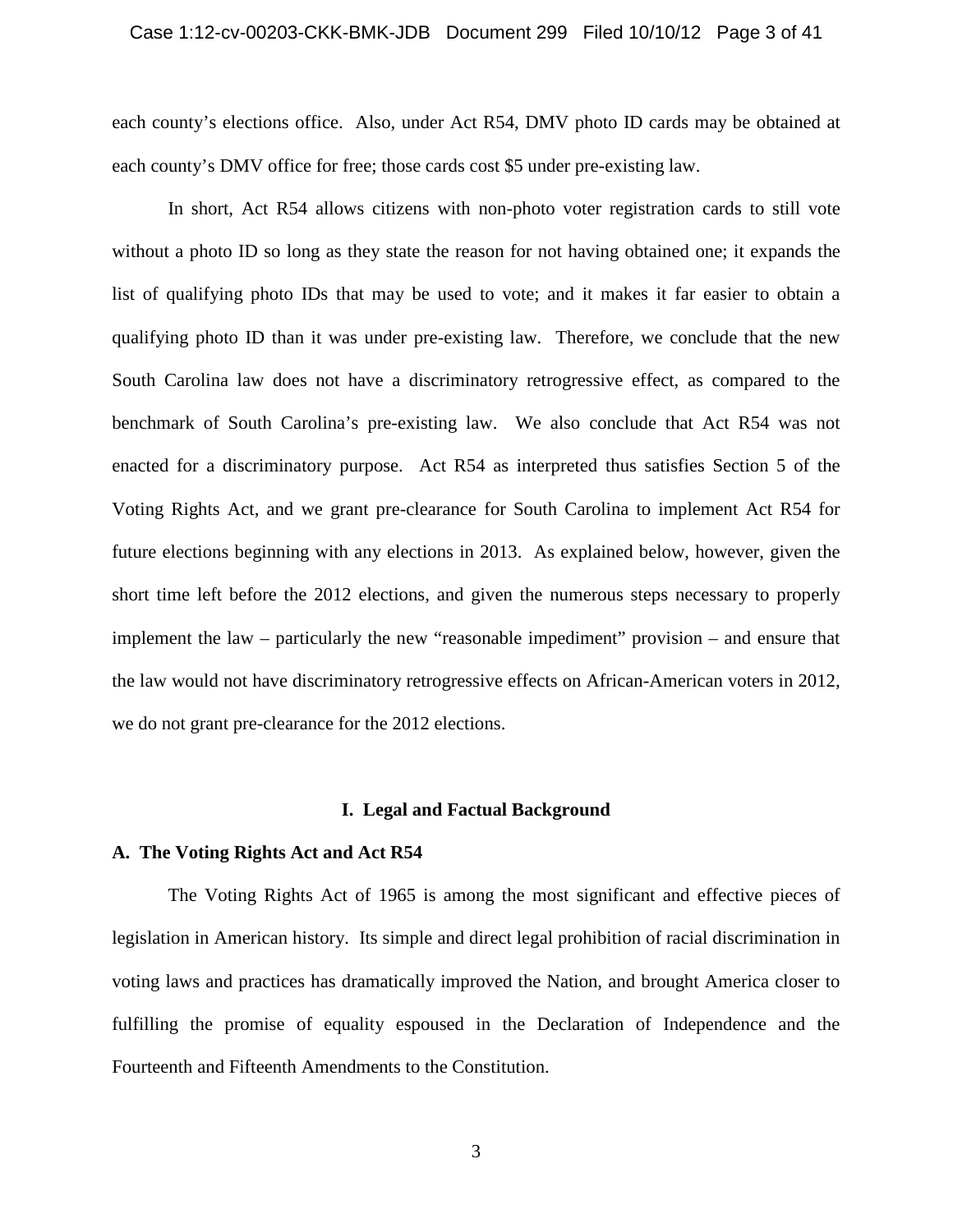# Case 1:12-cv-00203-CKK-BMK-JDB Document 299 Filed 10/10/12 Page 4 of 41

Section 5 of the Voting Rights Act requires certain States and political subdivisions – including South Carolina – to obtain pre-clearance of proposed changes in state or local voting laws. Pre-clearance must be obtained from the U.S. Attorney General or from a three-judge court of the U.S. District Court for the District of Columbia. 42 U.S.C. § 1973c(a). The Section 5 pre-clearance requirement seeks to ensure that the proposed changes "neither ha[ve] the purpose nor will have the effect of denying or abridging the right to vote on account of race or color" or membership in a language minority group. *Id.* The effects prong of Section 5 examines the effects of a State's proposed new law on minority voters, as compared to the benchmark of the State's pre-existing law.

Pursuant to the Voting Rights Act, South Carolina here seeks pre-clearance of Act R54, South Carolina's new voter ID  $law$ <sup>1</sup>

South Carolina's pre-existing voter ID law has been in place since 1988. That law has required voters to present one of three forms of ID at the polling place: (i) a South Carolina driver's license, (ii) a South Carolina DMV photo ID card, or (iii) the non-photo voter registration card given to all registered voters in South Carolina.

On May 11, 2011, the South Carolina General Assembly passed Act R54, and Governor Nikki Haley then signed it into law. The stated purpose of the law is "to confirm the person presenting himself to vote is the elector on the poll list." Act R54, § 5. The law adds three forms of qualifying photo ID to the list of photo IDs accepted under pre-existing law. The full list of qualifying photo IDs now includes not only (i) a South Carolina driver's license and (ii) a South

<sup>&</sup>lt;sup>1</sup> South Carolina seeks pre-clearance of Sections 4, 5, 7, and 8 of Act R54; the Attorney General already pre-cleared the sections of Act R54 that are independent of the voter ID requirement.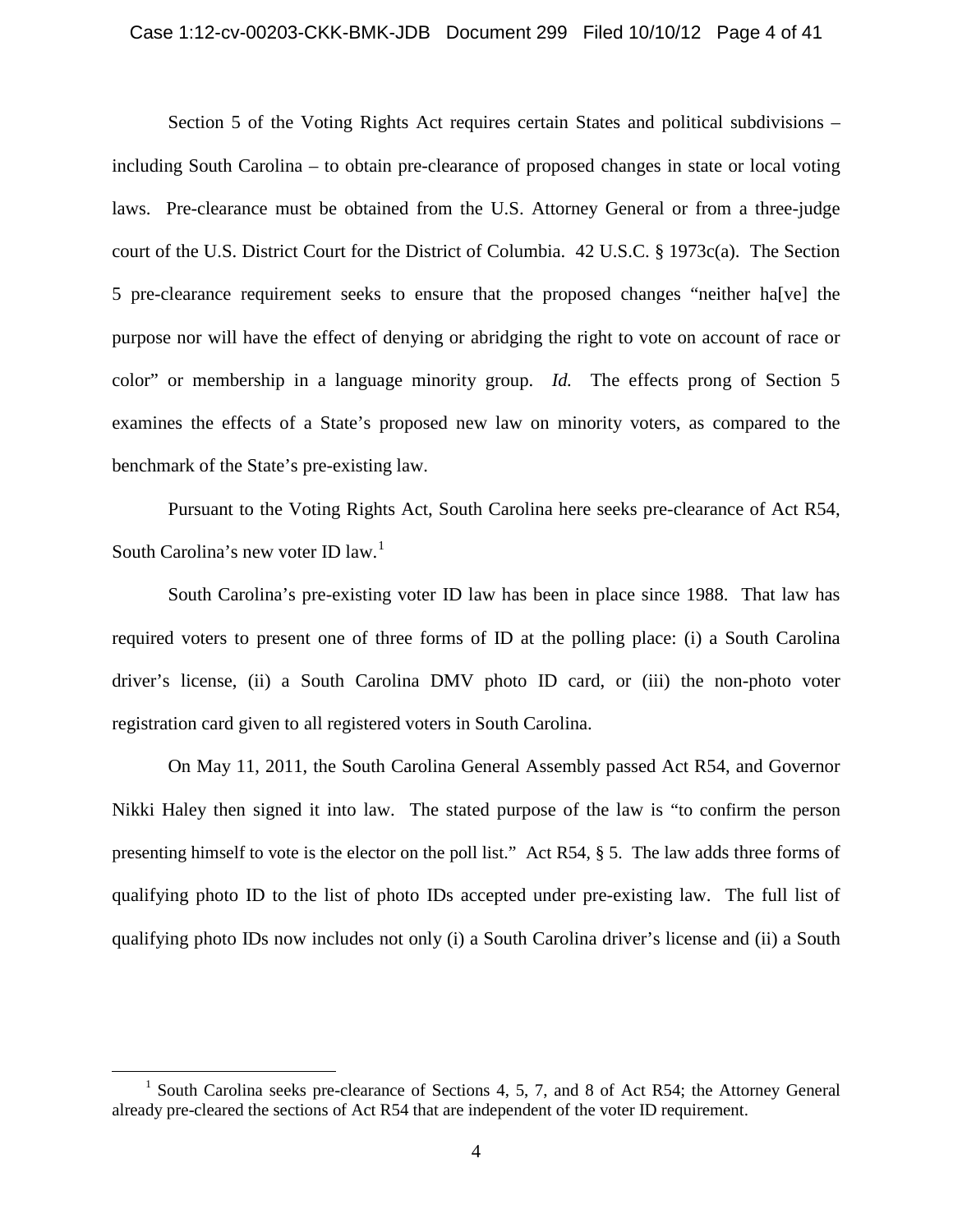Carolina DMV photo ID card, but also (iii) a passport, (iv) a federal military photo ID, and (v) a new free photo voter registration card.<sup>2</sup>

Under Section 4 of Act R54, new photo voter registration cards may be obtained for free in person from county elections offices.<sup>3</sup> There is at least one elections office in each of South Carolina's 46 counties. The photo voter registration card may be obtained by presenting the citizen's current non-photo voter registration card. Or a citizen who is already registered to vote may verbally confirm his or her date of birth and the last four digits of his or her Social Security number. Or, consistent with the Help America Vote Act, Pub. L. No. 107-252 (2002) (codified at 42 U.S.C. §§ 15301-15545), a citizen may present any photo ID, utility bill, bank statement, government check, paycheck, or other government document that shows his or her name and address.

Under Section 6 of Act R54, DMV photo ID cards may now be acquired for free from county DMV offices. Under pre-existing law, those cards cost \$5. There is at least one DMV office in all 46 counties, and more than one DMV office in some of the more populated counties. To obtain the free DMV photo ID card, the voter must go to a DMV office and present proof of South Carolina residency, U.S. citizenship, and Social Security number. Such proof typically requires a voter to present, among other things, either a birth certificate or a passport. The documents required to obtain a DMV photo ID card are not changed from pre-existing law.

 $2$  Act R54 requires that the qualifying photo ID be valid and current; pre-existing law stated that it must be valid.

Under Act R54, if a voter possesses an acceptable form of photo ID but arrives at the polling place without it, the voter may of course go home and come back with the photo ID. Or the voter may cast a provisional ballot at the polling place. That provisional ballot will be counted so long as the voter presents his or her photo ID to the county board of elections before certification of the election, which occurs on a statutorily set deadline a few days after election day. Act R54, § 5.

<sup>&</sup>lt;sup>3</sup> To be clear, Act R54 adds a new free photo voter registration card; it does not eliminate the nonphoto voter registration card. *See* Act R54, § 4. Under Section 2 of Act R54, which has already been precleared by the Department of Justice, citizens who register to vote will continue to be issued a non-photo voter registration card.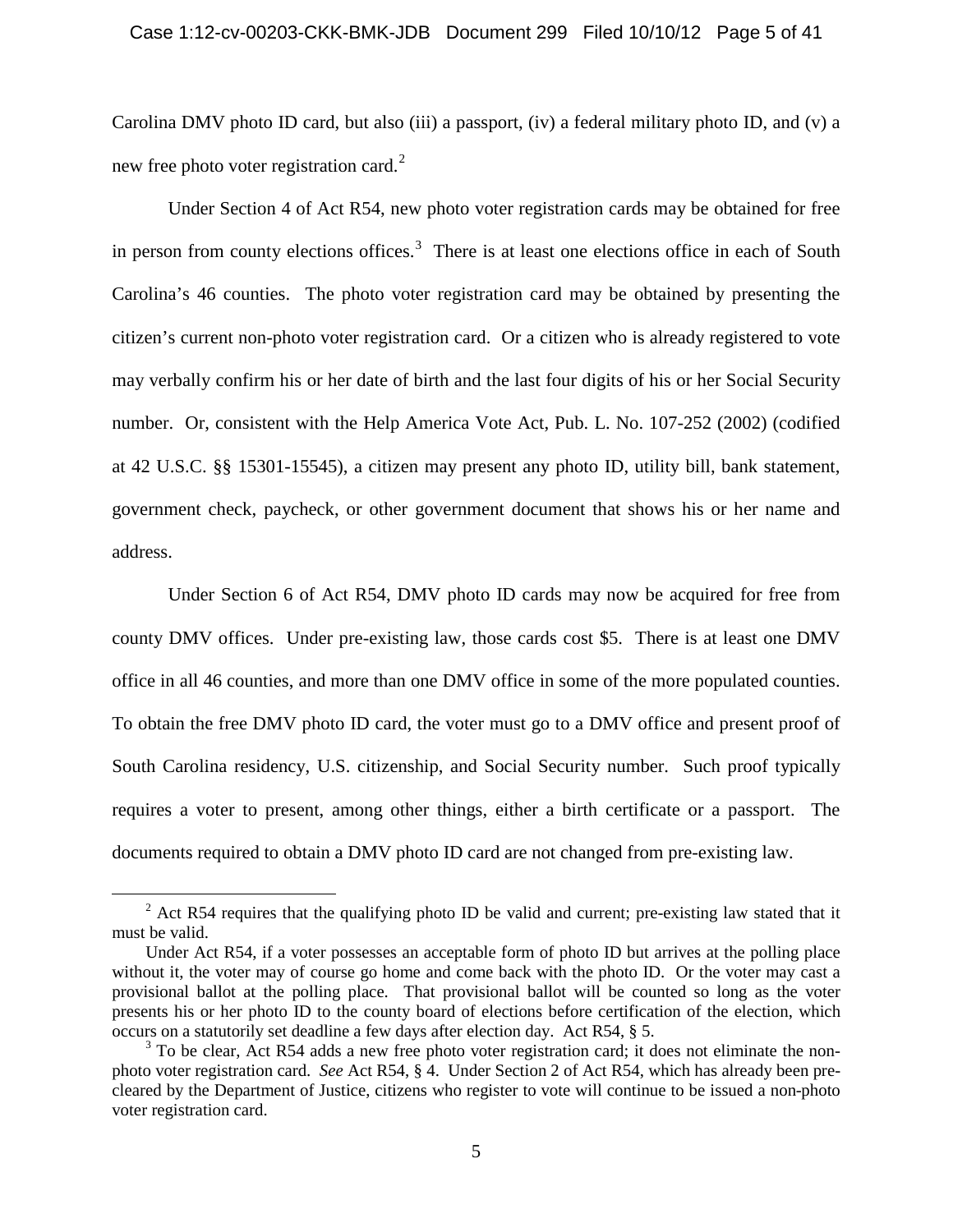Importantly for our purposes, Act R54 still permits citizens to use their *non-photo* voter registration cards to vote, as they could under pre-existing South Carolina law. Act R54 provides that if a voter has "a reasonable impediment that prevents the elector from obtaining photographic identification," the voter may complete an affidavit at the polling place attesting to his or her identity. Act R54, § 5. To confirm the voter's identity to the notary (or, in the case of a notary's unavailability, to the poll manager) who witnesses the affidavit, the voter may show his or her non-photo voter registration card. The affidavit also must list the voter's reason for not obtaining a photo ID. Together with the affidavit, the voter may cast a provisional ballot, which the county board "shall find" valid unless it has "grounds to believe the affidavit is false." *Id.* So long as the voter does not lie about his or her identity or lie about the reason he or she has not obtained a photo ID, the reason that the voter gives must be accepted by the county board, and the ballot must be counted. As we will explain further below, state and county officials may *not* review the reasonableness of the voter's explanation (and, furthermore, may review the explanation for falsity only if someone challenges the ballot). Therefore, all voters in South Carolina who previously voted with (or want to vote with) the non-photo voter registration card may still do so, as long as they state the reason that they have not obtained a photo ID.<sup>4</sup>

In order to educate voters and election officials about the new law's effects, Section 7 of Act R54 requires the South Carolina State Election Commission to "establish an aggressive voter education program." Among other things, the Commission must post information at county elections offices, train poll managers and poll workers, coordinate with local and service organizations, advertise the changes in South Carolina newspapers, and disseminate information through local media outlets. The law also requires "documentation describing the changes in this

<sup>&</sup>lt;sup>4</sup> Relatedly, if a voter does not produce one of the required photo IDs on election day because of "a religious objection to being photographed," the law expressly provides that the voter may fill out an affidavit to that effect and cast a provisional ballot. Act R54, § 5.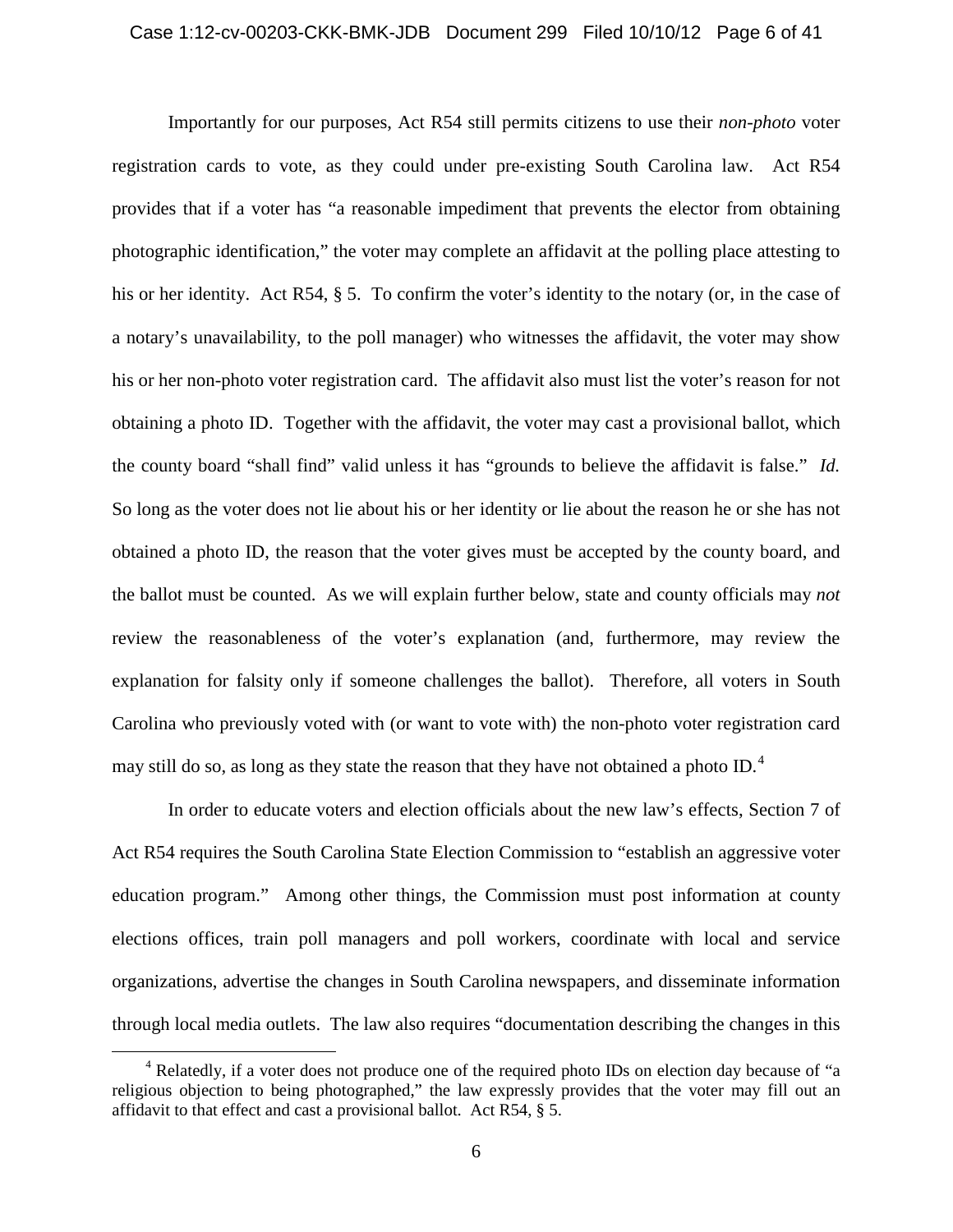# Case 1:12-cv-00203-CKK-BMK-JDB Document 299 Filed 10/10/12 Page 7 of 41

legislation to be disseminated by poll managers and poll workers" on election day. Act R54, § 7(3). In advance of the elections, the Commission must also notify each registered voter who does not currently have a driver's license or DMV photo ID card of the law's effects and of the availability of free photo IDs.

Section 8 of the Act requires the Commission to distribute a list of registered voters without a driver's license or DMV photo ID card to third parties upon request. That provision is designed to assist outside groups that want to help voters obtain the necessary IDs and educate voters about the law.

# **B. Act R54's Reasonable Impediment Provision**

At first blush, one might have thought South Carolina had enacted a very strict photo ID law. Much of the initial rhetoric surrounding the law suggested as much. But that rhetoric was based on a misunderstanding of how the law would work. Act R54, as it has been authoritatively construed by South Carolina officials, does not have the effects that some expected and some feared. As we have outlined, Act R54 has several important components: It allows three additional forms of qualifying photo IDs; it makes it far easier to obtain qualifying photo IDs than it was under pre-existing law; and it contains a significant reasonable impediment provision that allows registered voters with non-photo voter registration cards to vote without photo IDs, so long as they fill out an affidavit at the polling place and indicate the reason that they have not obtained an R54-listed photo ID.

Of course, the initial rhetoric surrounding this case arose in part because of a key unanswered question at the time of Act R54's enactment: namely, how would the reasonable impediment provision be interpreted and enforced? Would it be interpreted restrictively and

7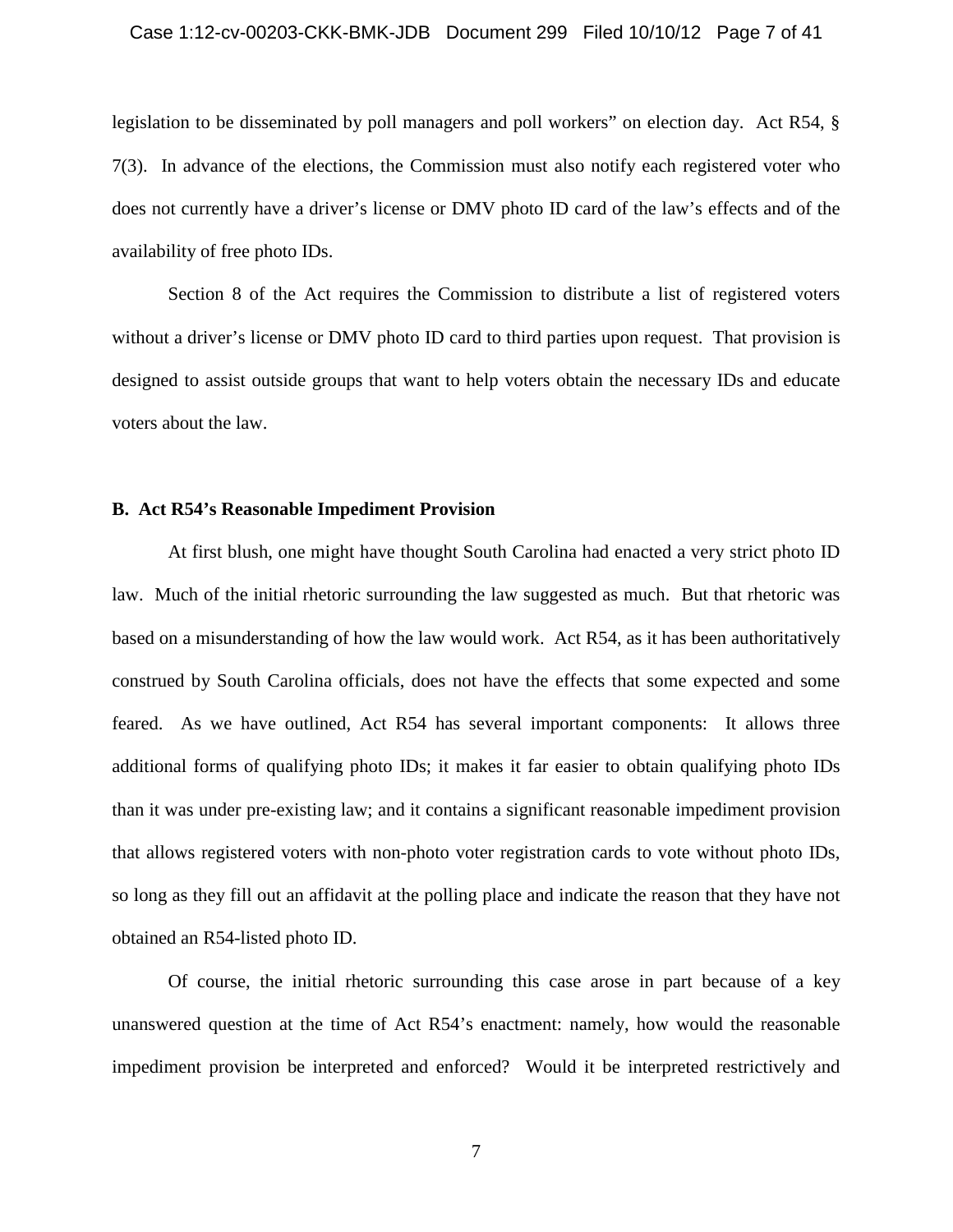#### Case 1:12-cv-00203-CKK-BMK-JDB Document 299 Filed 10/10/12 Page 8 of 41

force voters – some of whom are poor and lack transportation – to try to obtain new photo IDs? Or would it be interpreted broadly and allow voters to continue to vote with their non-photo voter registration cards so long as they state the reason for not having obtained a photo ID? We know that at least some South Carolina legislators intended the reasonable impediment provision to be interpreted broadly so as to accommodate voters currently without photo IDs. For example, Speaker of the House Robert Harrell testified that the legislature intended the reasonable impediment provision to be construed "very, very broadly." Trial Tr. 64:14-15 (Aug. 28, 2012); *see also* Trial Tr. 63:20-21 (Aug. 27, 2012) (Senator Campsen) (reasonable impediment provision "is very broad"). But those directional signals still left ultimate interpretation to the relevant administrative agencies in the South Carolina Government.

As this litigation unfolded, the responsible South Carolina officials determined, often in real time, how they would apply the broadly worded reasonable impediment provision. Two officials play critical and complementary roles in the interpretation and implementation of Act R54: the Attorney General of South Carolina and the Executive Director of the South Carolina State Election Commission. The Attorney General is the chief legal officer of the State, and the Executive Director of the State Election Commission has principal responsibility for implementing Act R54's requirements. In 2011, the Attorney General of South Carolina officially interpreted the reasonable impediment provision and listed a variety of situations that, as a matter of law, would qualify as a reasonable impediment. And at the close of trial, the South Carolina Attorney General submitted an additional memorandum to the Court addressing several issues about the reasonable impediment provision. The Court also heard testimony from the Executive Director of the State Election Commission, Marci Andino. Ms. Andino testified that she follows the interpretation of South Carolina law offered by the Attorney General of South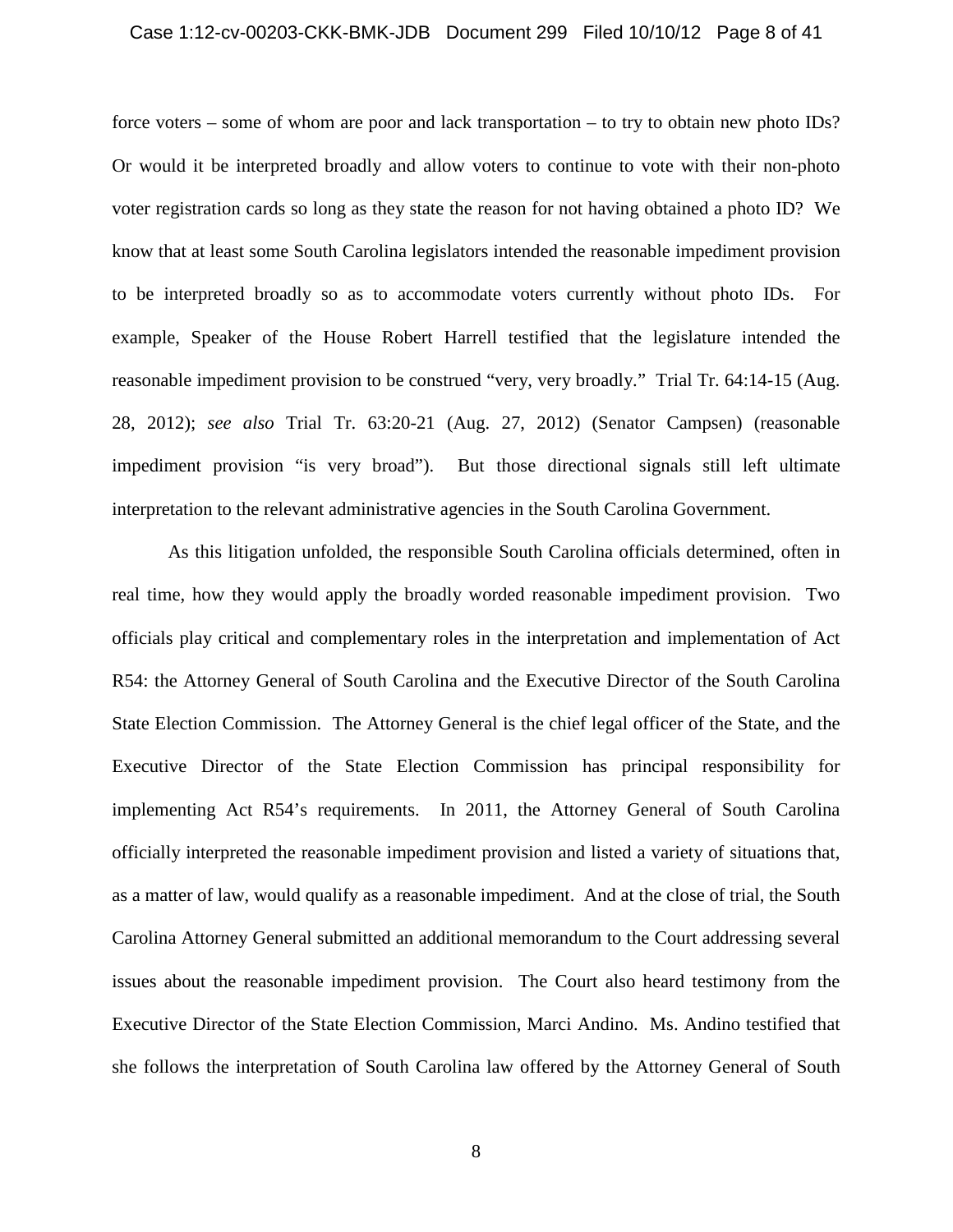# Case 1:12-cv-00203-CKK-BMK-JDB Document 299 Filed 10/10/12 Page 9 of 41

Carolina. Ms. Andino also furnished specific assurances about how the reasonable impediment provision would be implemented. The evidence shows that county boards and election officials, who will be implementing the law on the ground, adhere to guidance from the central State Election Commission.

The Attorney General of South Carolina and Ms. Andino have emphasized that a driving principle both at the polling place and in South Carolina state law more generally is erring in favor of the voter. *See* S.C. Responses to the Court's Questions, Aug. 31, 2012, at 8 ("Ms. Andino is also correct to resolve conflicting legal requirements in favor of the voter."); Op. S.C. Att'y Gen., Aug. 16, 2011, 2011 WL 3918168, at \*4 (reasonable impediment provision must be interpreted in light of "fundamental nature of the right to vote"); Op. S.C. Att'y Gen., Oct. 11, 1996, 1996 WL 679459, at \*2 ("[W]hen there is any doubt as to how a statute is to be interpreted and how that interpretation is to be applied in a given instance, it is the policy of this Office to construe such doubt in favor of the people's right to vote.").

Most importantly for present purposes, the interpretation of South Carolina law rendered by the responsible South Carolina officials has established that Act R54 will continue to permit voting by registered voters who have the non-photo voter registration card, so long as the voter states the reason for not having obtained a photo ID. As a result, Act R54 will deny *no* voters the ability to vote and have their votes counted if they have the non-photo voter registration card that could be used to vote under pre-existing South Carolina law.

As the responsible South Carolina officials have confirmed repeatedly, any reason asserted by the voter on the reasonable impediment affidavit for not having obtained a photo ID must be accepted – and his or her provisional ballot counted – unless the affidavit is "false." Thus, the reasonableness of the listed impediment is to be determined by the individual voter, not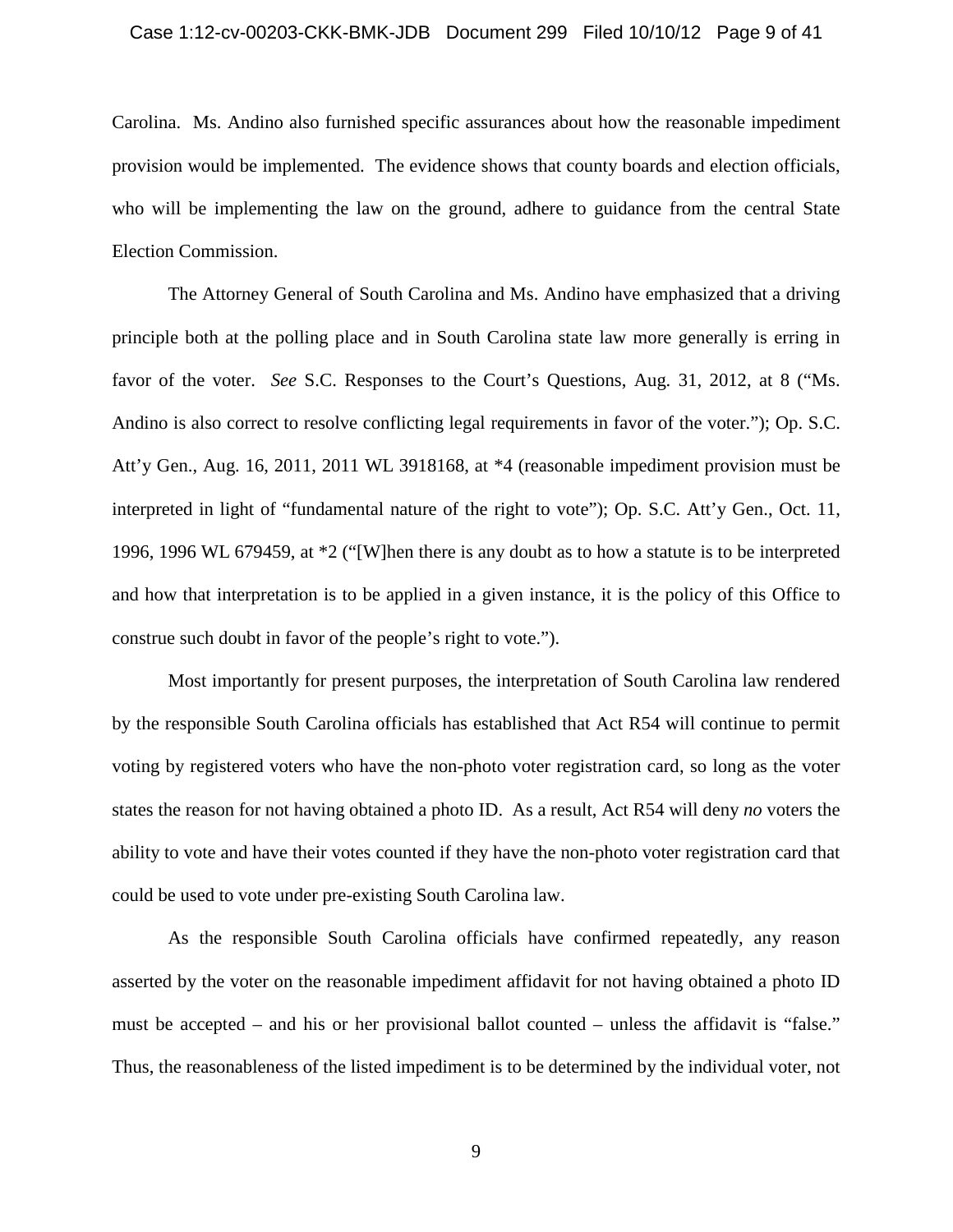#### Case 1:12-cv-00203-CKK-BMK-JDB Document 299 Filed 10/10/12 Page 10 of 41

by a poll manager or county board. The reasonable impediment affidavit simply helps to ensure that voters with non-photo voter registration cards are who they say they are. The purpose of this provision, by its plain text and as it has been administratively interpreted, is *not* to second-guess the reasons that those voters have not yet obtained photo IDs. So long as the reason given by the voter is not a lie, an individual voter may express any one of the many conceivable reasons why he or she has not obtained a photo ID.

As the South Carolina Attorney General determined, a voter may assert, for example, that he or she lacks a birth certificate, or has a disability, or does not have a car. (The example of voters who don't have a car is especially important because one of the main concerns during the legislative debates was whether citizens without cars would be required to obtain photo IDs. They are not.) So too, a voter may assert any of the myriad other reasons for not procuring one of the required photo IDs, such as: I had to work, I was unemployed and looking for work, I didn't have transportation to the county office, I didn't have enough money to make the trip, I was taking care of my children, I was helping my family, I was busy with my charitable work, and so on. Any reason that the voter *subjectively* deems reasonable will suffice, so long as it is not false.<sup>5</sup> If the affidavit is challenged before the county board, the county board may not second-guess the *reasonableness* of the asserted reason, only its *truthfulness*. As the Attorney

 $rac{1}{5}$  $<sup>5</sup>$  Although county boards generally cannot second-guess whether the reason given was a "reasonable"</sup> impediment" that prevented the voter from obtaining a photo ID, statements simply denigrating the law – such as, "I don't want to" or "I hate this law" – need not be accepted. Nor need nonsensical statements such as, to borrow an absurd example given at trial, "The moon is made of green cheese, so I didn't get a photo ID." The ability of county boards to police the outermost boundaries of the expansive reasonable impediment provision in this commonsense way does not affect our evaluation of Act R54. As the *Florida* three-judge court did, we assess the "reasonable" voter, not a voter who seeks to flout the law. *Florida v. United States*, 2012 WL 3538298, at \*9 (D.D.C. 2012). That said, a county board's ability to police the outskirts of the reasonable impediment provision may not be used as a pretext for impermissible disenfranchisement or for backing away from the expansive understanding of the reasonable impediment provision articulated by the responsible South Carolina officials and adopted in this opinion.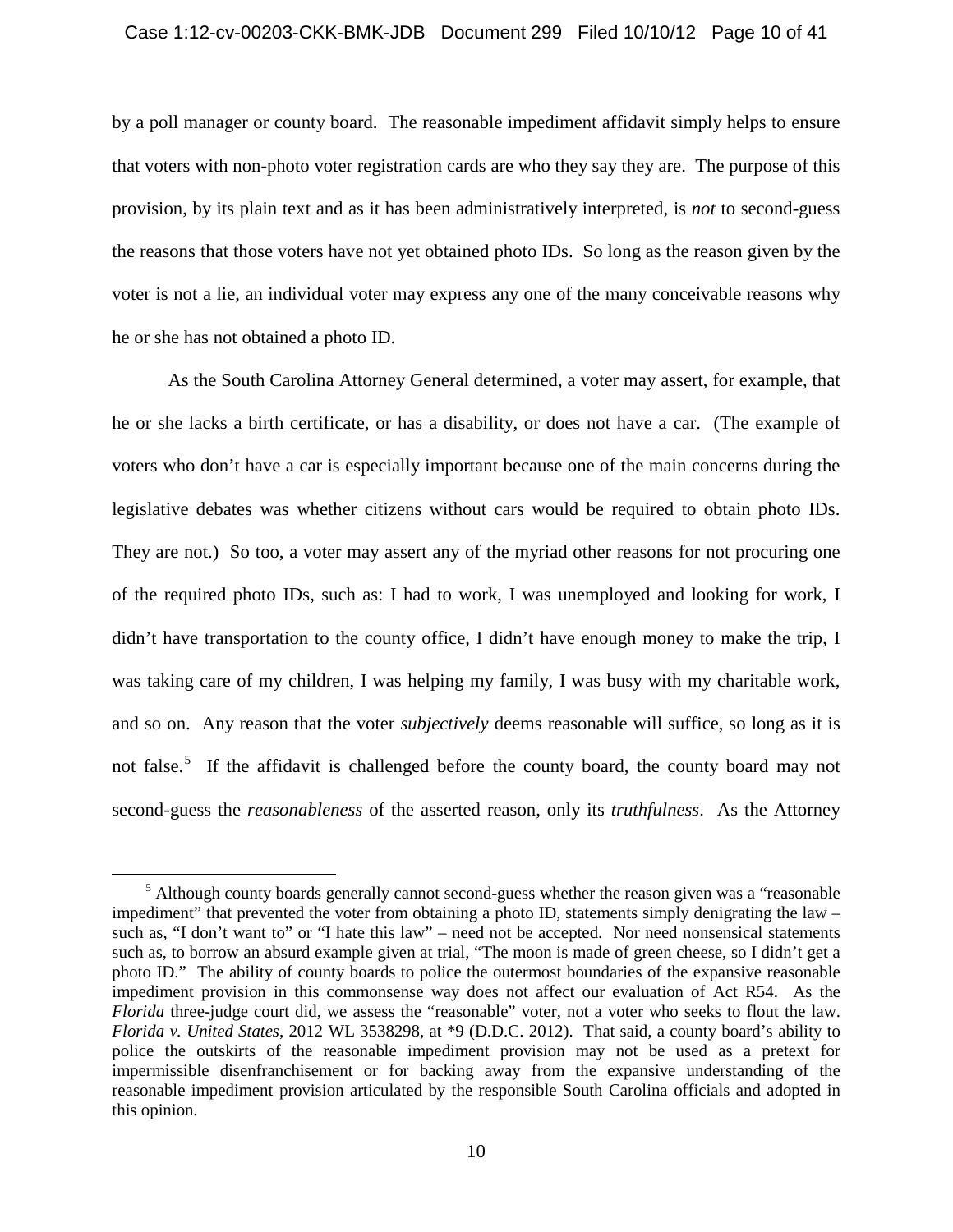# Case 1:12-cv-00203-CKK-BMK-JDB Document 299 Filed 10/10/12 Page 11 of 41

General of South Carolina put it, "unless there is reason to believe the affidavit contains falsehoods, the vote will ultimately be deemed valid." Op. S.C. Att'y Gen., Aug. 16, 2011, 2011 WL 3918168, at \*4.

That extremely broad interpretation of the reasonable impediment provision will make it far easier than some might have expected or feared for South Carolina voters with a non-photo voter registration card (and without photo ID) to vote as they could under pre-existing law. Yet the Department of Justice and the intervenors have oddly resisted that expansive interpretation of Act R54. They have insisted that the broad interpretation of the reasonable impediment provision advanced by the South Carolina Attorney General and State Election Commission contravenes the statutory language. But interpreting the law as the responsible South Carolina officials have done – to allow the voter's subjective interpretation of reasonable impediment to control – is perfectly consistent with the text of Act R54. Recall that under Act R54, a voter may cast a provisional ballot if he or she has "a reasonable impediment that prevents the elector from obtaining photographic identification." Act R54, § 5. The county board must find that provisional ballot valid "unless the board has grounds to believe the affidavit is *false*." *Id.* (emphasis added). Thus, the plain text of Act R54 provides for county-board review only of the affidavit's factual *falsity*, not of the listed impediment's *reasonableness* or *unreasonableness*. It is a sound reading of Act R54 – indeed, it could well be the best reading of the statutory text – to leave the determination of reasonableness up to the voter. Moreover, we of course owe substantial deference to a State's interpretation of state law. *Cf. Mullaney v. Wilbur*, 421 U.S. 684, 690-91 (1975). We thus accept and adopt, as a condition of pre-clearance, the expansive interpretation offered by the South Carolina Attorney General and the South Carolina State Election Commission. And as we will explain, that understanding is central to our resolution of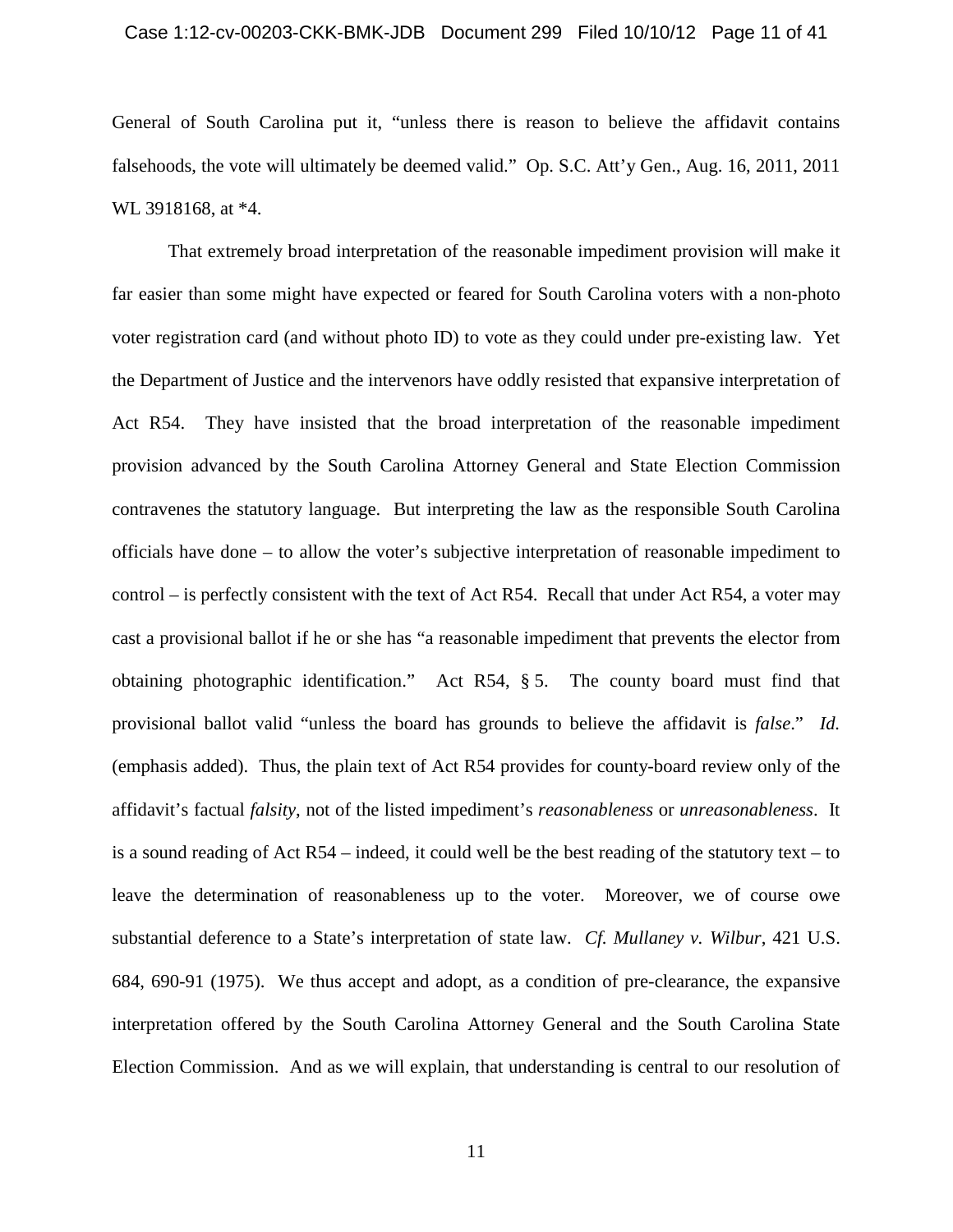# Case 1:12-cv-00203-CKK-BMK-JDB Document 299 Filed 10/10/12 Page 12 of 41

the case. *Cf. Florida v. United States*, 2012 WL 3538298, at \*37 (D.D.C. 2012) ("Accordingly, our grant of preclearance to the inter-county mover changes is based on our express understanding that Florida will follow its laws as written and will abide by the representations it has made to this court.") (citations omitted).

What this means is that registered voters who could vote under pre-existing South Carolina law with a non-photo voter registration card – and who have not secured one of the qualifying photo IDs – will still be able to vote with the exact same non-photo voter registration card. The only additional requirement is that those voters will have to fill out an affidavit attesting to their identity and stating the reason for not having obtained a photo ID, and cast a provisional ballot.

The Department of Justice and intervenors contend that Act R54's affidavit requirement may negate the efficacy of the reasonable impediment provision. We disagree. Act R54 provides that voters who list a reasonable impediment must be permitted to vote if they complete the affidavit. *See* Act R54, § 5. Another provision of South Carolina law directs that affidavits be notarized. *See* S.C. Response to U.S. Request for Admission No. 19. As this affidavit requirement will be implemented, however, it will not burden the right to vote.

To witness the affidavits, notaries will be at the polling places. Notaries may not charge the voter, and notaries will *not* be able to require photo ID in order to notarize the affidavit (which otherwise would render the provision a circular absurdity). South Carolina election officials have determined that a current non-photo voter registration card will suffice to assure notaries of the voter's identity. *See* S.C. Code § 26-3-40 (notary must obtain "satisfactory evidence" of identity).<sup>6</sup> Notaries may not impose any requirement not permitted under federal

 $6$  It is possible that a notary would not even require the non-photo voter registration card to prove identity and would just rely on the notary's personal knowledge or on the verification of a credible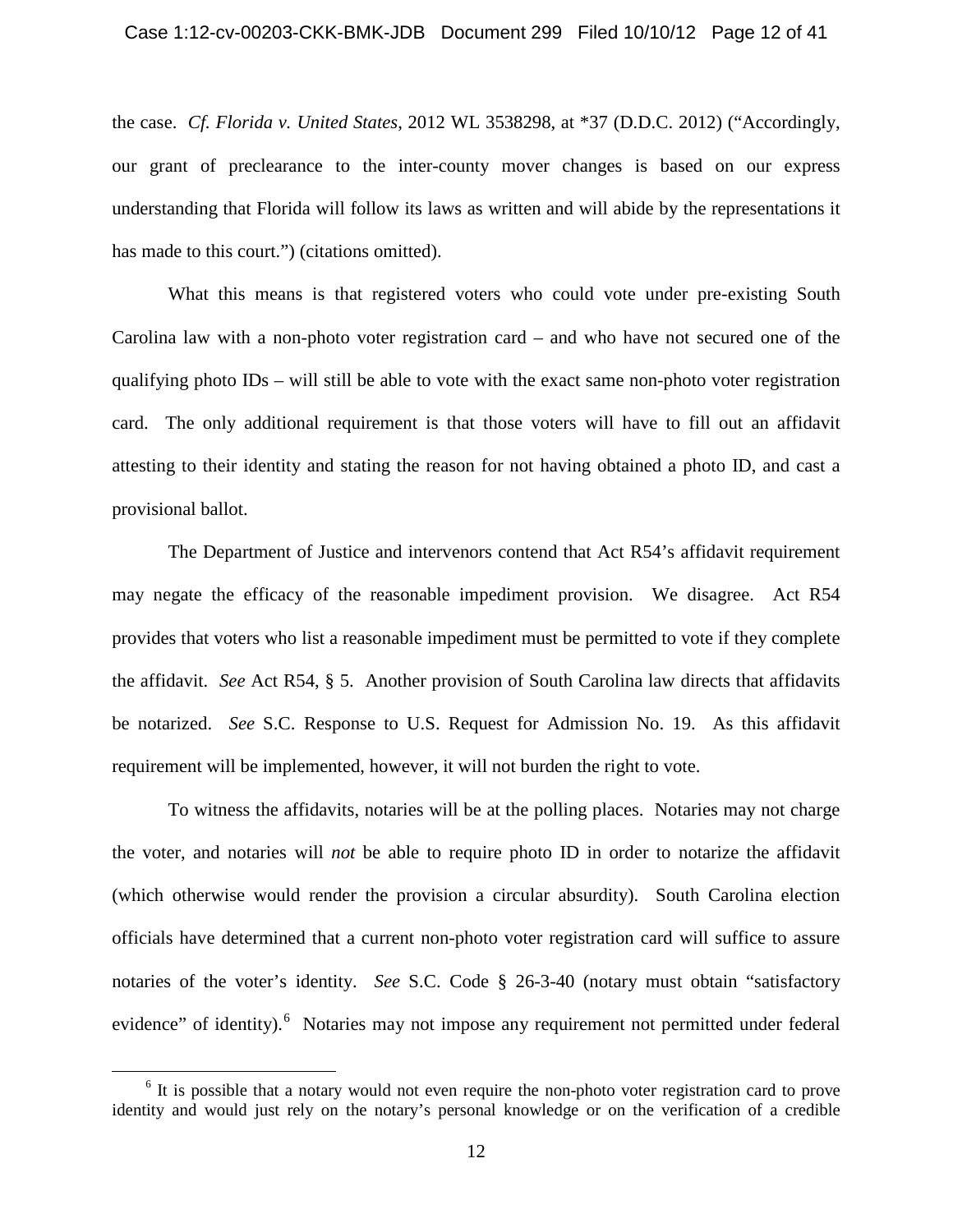#### Case 1:12-cv-00203-CKK-BMK-JDB Document 299 Filed 10/10/12 Page 13 of 41

law or do anything more than confirm identity. The notary may ensure, for example, that the voter's non-photo voter registration card or other ID matches the voter's name. But as we interpret South Carolina law, including its voting laws, notaries are not permitted to screen voters based on the notaries' evaluations of voter capacity.

To implement the law, South Carolina may recruit notaries to work at the polls, and it may encourage poll managers to become notaries. Moreover, if a notary is not available at a certain polling place, the South Carolina Attorney General has determined that poll managers may witness reasonable-impediment affidavits, and county election boards will be directed to count the accompanying provisional ballots. We accept and require, as a condition of preclearance, the South Carolina Attorney General's reconciliation of competing South Carolina statutory provisions and the resulting interpretation of Act R54 as *not* requiring notaries to witness the affidavits, if a notary is unavailable.

#### **II. Analysis**

# **A. Analysis Under the Effects Test of Section 5 of the Voting Rights Act**

 $\overline{a}$ 

The legal question before the Court is whether Act R54 as so interpreted satisfies Section 5 of the Voting Rights Act. South Carolina has the burden of showing that Act R54 "neither has the purpose nor will have the effect of denying or abridging the right to vote on account of race or color." 42 U.S.C. § 1973c(a). Because the law's effect will also inform our analysis of legislative purpose, we begin by assessing whether Act R54 will have a discriminatory effect. To satisfy the effects prong of Section 5 of the Voting Rights Act of 1965, South Carolina must demonstrate that implementation of Act R54 will not "lead to a retrogression in the position of

witness. *See* S.C. Notary Public Reference Manual 3 (2012). What's important for present purposes is that the non-photo voter registration card is *sufficient* to establish identity and vote, as it was under preexisting South Carolina law.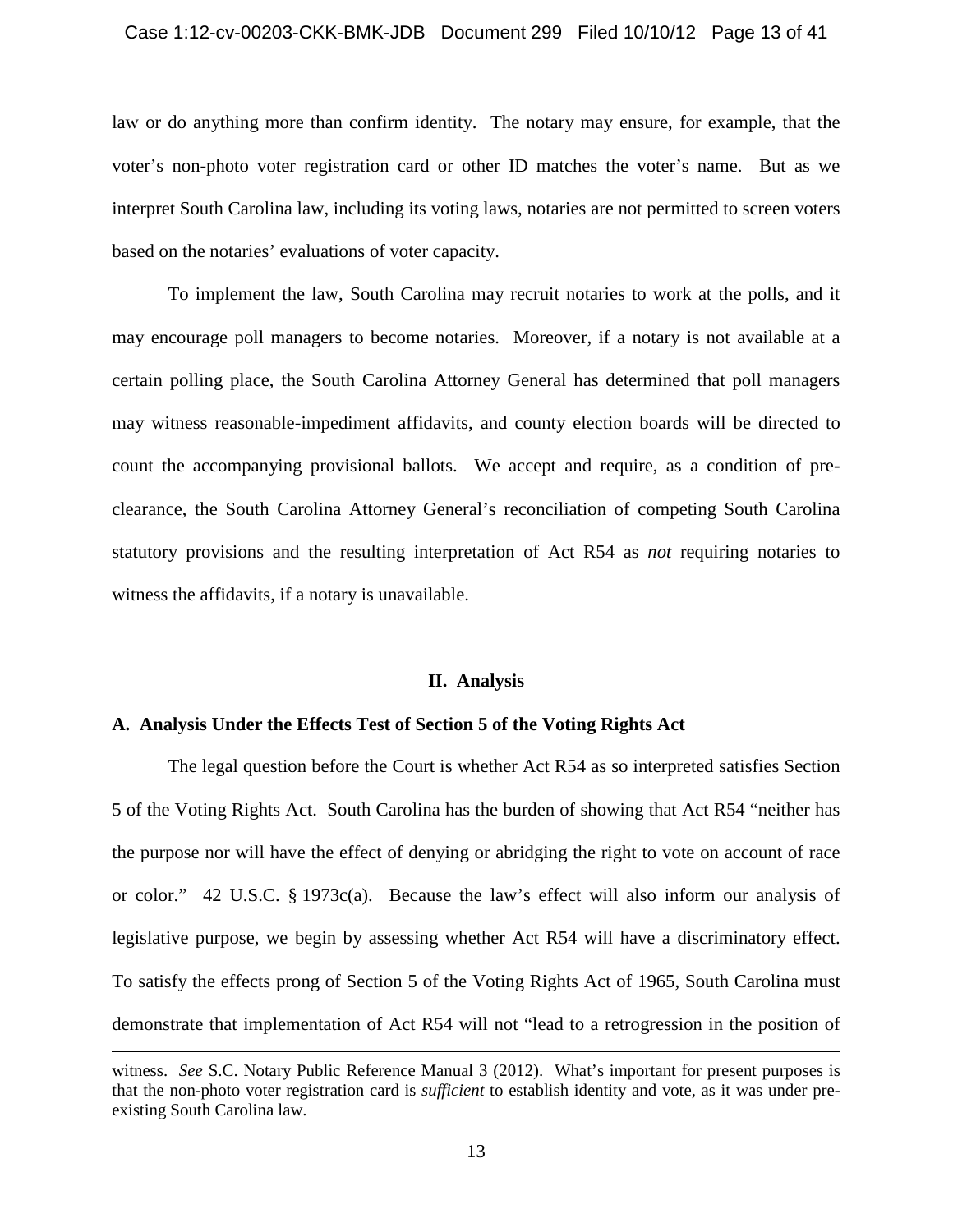# Case 1:12-cv-00203-CKK-BMK-JDB Document 299 Filed 10/10/12 Page 14 of 41

racial minorities with respect to their effective exercise of the electoral franchise." *Beer v. United States*, 425 U.S. 130, 141 (1976). Under Section 5, the new law must not disproportionately and materially burden racial minorities as compared to the benchmark of the State's pre-existing law.

In practice, the expansive reasonable impediment provision in Act R54 means that every South Carolina citizen who has the non-photo voter registration card that could be used under pre-existing South Carolina law may still use that card to vote. That of course includes all of the intervenor South Carolina citizens. For example, intervenor Delores Freelon does not currently possess any of the photo IDs listed in Act R54 that are now available. But like all South Carolina voters, she can vote under Act R54 at her usual polling place with her non-photo voter registration card and cite any one of the multiple reasons why she has not obtained a qualifying photo ID: that she does not have an accurate birth certificate, that she does not own a car, or that she has experienced health problems that have prevented her from traveling. Or she could cite any other reason she subjectively feels is reasonable, with any potential review by the county board only for the factual accuracy of her affidavit (and even that limited review occurs only if someone challenges her affidavit). Put simply, under Act R54, Ms. Freelon does not need to obtain any R54-listed photo ID to continue to vote in South Carolina elections.

Moreover, as compared to pre-existing South Carolina law, Act R54 *expands* the list of photo IDs that will qualify for voting. In addition to the driver's licenses and DMV photo ID cards accepted under pre-existing law, the new law adds military IDs, passports, and new free photo voter registration cards to the list of permissible IDs.

On top of that, the new law makes it far easier to obtain a photo ID than it was under preexisting law. The law creates the new free photo voter registration card. The law also provides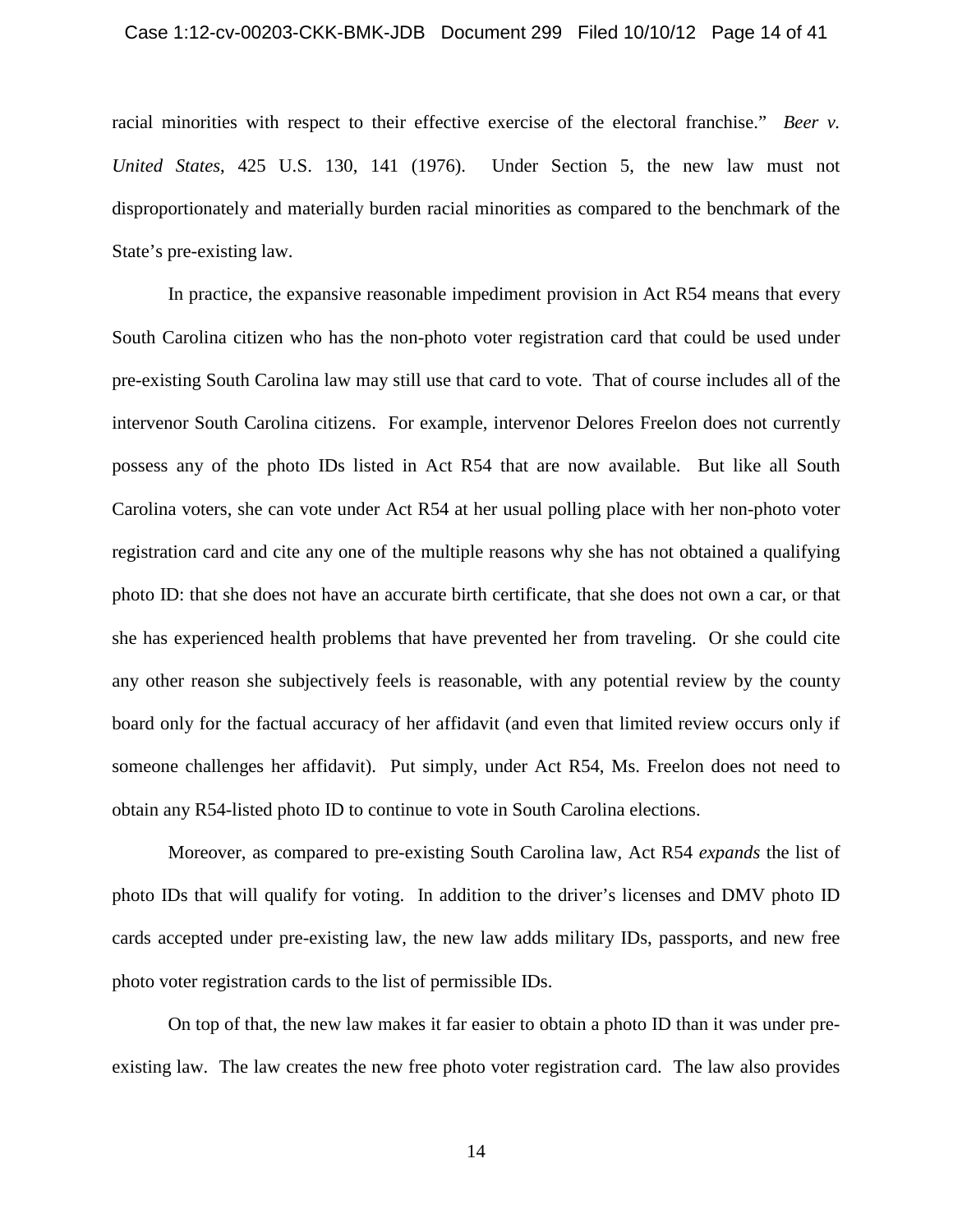#### Case 1:12-cv-00203-CKK-BMK-JDB Document 299 Filed 10/10/12 Page 15 of 41

for free DMV photo ID cards. The free photo voter registration card may be obtained at each county's elections office. And the DMV photo ID card may now be acquired for free at each county's DMV office. The availability of those cards makes it far easier for registered voters to obtain a qualifying photo ID than it was under pre-existing South Carolina law.

In addition, Act R54 requires the State to undertake various outreach and educational measures to encourage and make it easier for voters without an R54-listed photo ID to obtain one. The State Election Commission will advertise the law's changes and the availability of free photo IDs. To do so, the Commission will use its website and other social media platforms, newspapers of general circulation, and local media outlets. The Commission will also provide individual notice to every registered voter without a South Carolina driver's license or DMV photo ID card. And it will make a list of the registered voters without such DMV-issued photo IDs available to other organizations, so as to encourage those organizations to engage in their own mobilization efforts.

Under Act R54 as it has been interpreted, we do not find any discriminatory retrogressive effect on racial minorities under Section 5 of the Voting Rights Act. A state voting law has a discriminatory retrogressive effect if the law disproportionately and materially burdens minority voters when measured against the pre-existing state law. *See Florida v. United States*, 2012 WL 3538298, at \*9 (D.D.C. 2012) ("In brief, we conclude that a change that alters the procedures or circumstances governing voting and voter registration will result in retrogression if: (1) the individuals who will be affected by the change are disproportionately likely to be members of a protected minority group; and (2) the change imposes a burden material enough that it will likely cause some reasonable minority voters not to exercise the franchise."); *Texas v. Holder*, 2012 WL 3743676, at \*13 (D.D.C. 2012) ("Texas can prove that SB 14 lacks retrogressive effect even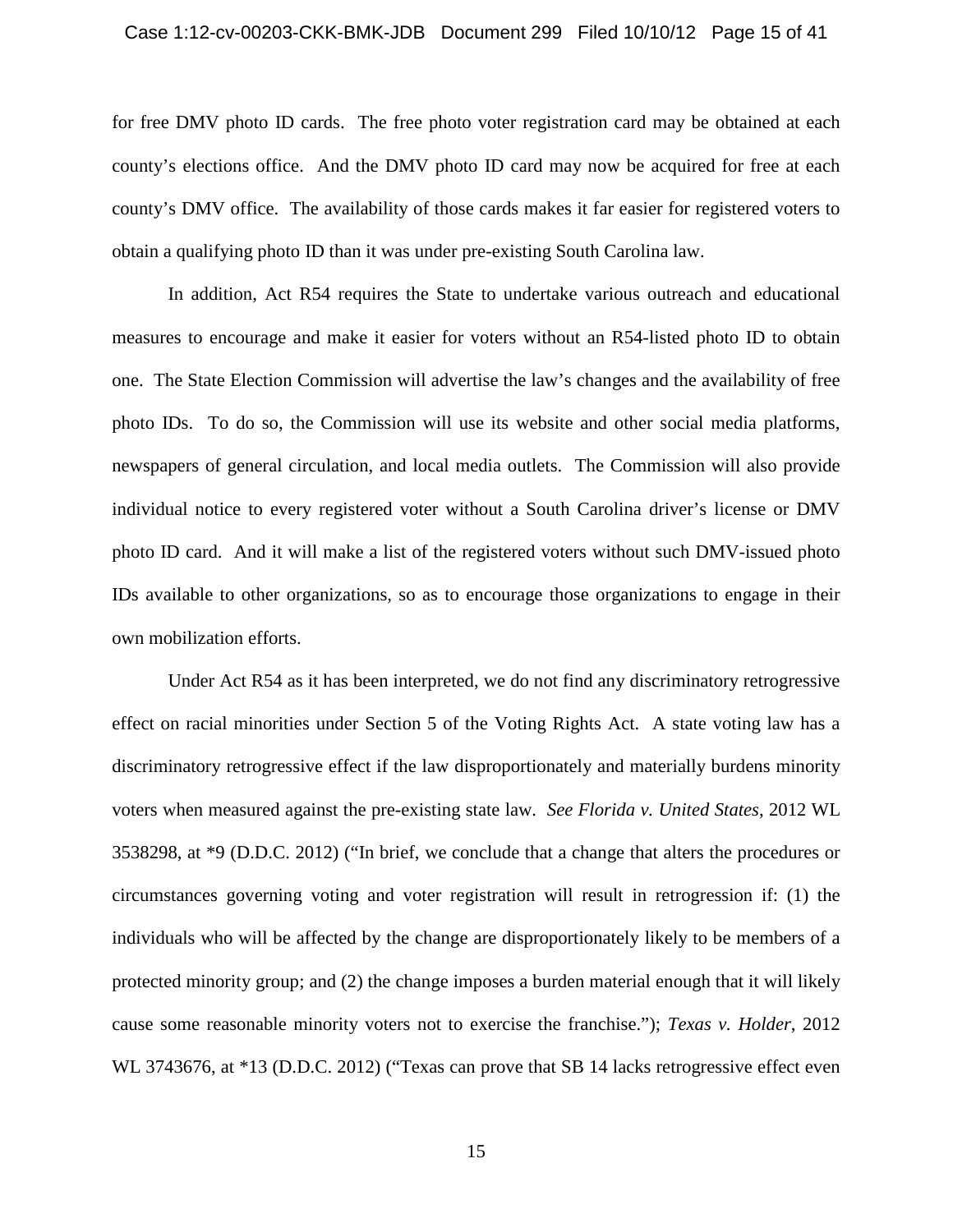#### Case 1:12-cv-00203-CKK-BMK-JDB Document 299 Filed 10/10/12 Page 16 of 41

if a disproportionate number of minority voters in the state currently lack photo ID. But to do so, Texas must prove that these would-be voters could easily obtain SB 14-qualifying ID without cost or major inconvenience.").

Here, about 95% of South Carolina registered voters possess one of the R54-listed photo IDs. But the evidence reveals an undisputed racial disparity of at least several percentage points: About 96% of whites and about 92-94% of African-Americans currently have one of the R54 listed photo IDs. That racial disparity, combined with the burdens of time and cost of transportation inherent in obtaining a new photo ID card, might have posed a problem for South Carolina's law under the strict effects test of Section 5 of the Voting Rights Act absent the reasonable impediment provision.

But even though the South Carolina law – absent the reasonable impediment provision – may have run into problems under Section 5, the sweeping reasonable impediment provision in Act R54 eliminates any disproportionate effect or material burden that South Carolina's voter ID law otherwise might have caused. To repeat, under pre-existing law, citizens could vote without a photo ID only if they showed their non-photo voter registration card. Under Act R54, all citizens may still vote with that non-photo voter registration card, so long as they state the reason for not having obtained a photo ID. In addition, the new law both increases the number of qualifying photo IDs and makes it far easier to obtain a photo ID. Therefore, as so designed, Act R54 will not materially burden voters and will not have a discriminatory retrogressive effect on minority groups as compared to pre-existing South Carolina law.<sup>7</sup>

<sup>&</sup>lt;sup>7</sup> South Carolina has represented that, as required by Act R54, it will notify voters about the law. This will include notice that voters with non-photo voter registration cards may continue to vote without photo ID so long as, at the polling place, they sign an affidavit that attests to identity and lists the reason they have not obtained a photo ID.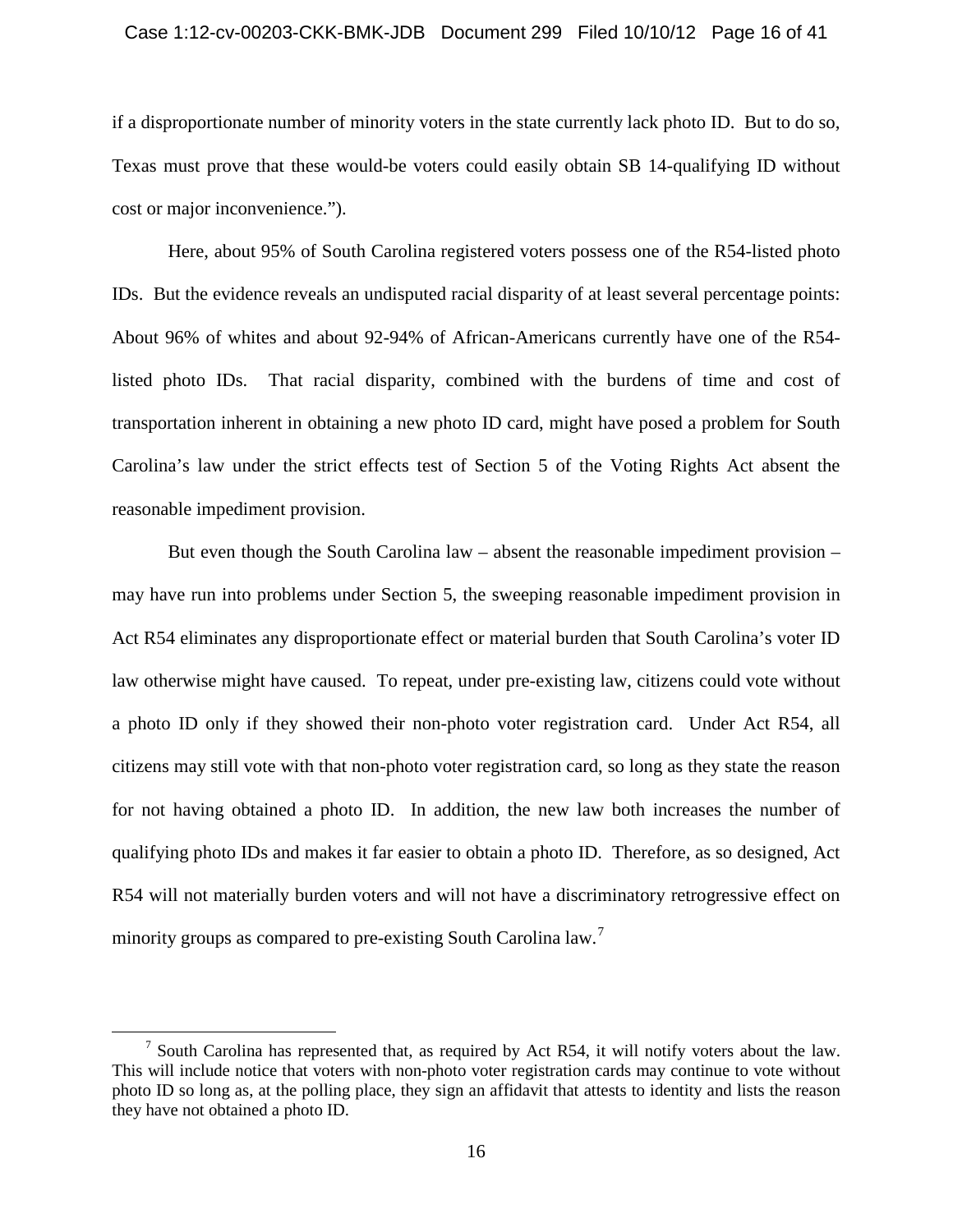To ensure that the reasonable impediment provision operates as intended, there is also the question of how the voter who wishes to vote with a non-photo voter registration card will inform poll workers of the voter's reason for not obtaining a photo ID. The text of Act R54 simply requires a voter to "list the impediment" that prevented him or her from obtaining a photo ID. Act R54, § 5. State Election Commission officials have worked on a draft form that voters would complete at the polling places; the draft form has boxes that can be checked and leaves two blank lines for voters with non-photo voter registration cards to explain the reason that they have not obtained a photo ID. At the same time, South Carolina has repeatedly informed the Court that the purpose of Act R54 is to make sure that the voter is who he or she says, and not to improperly deter voters with non-photo voter registration cards from voting. In order to achieve South Carolina's stated purposes and to ensure that the reasonable impediment process does not disproportionately and materially burden minority voters in violation of the Voting Rights Act, South Carolina agrees that the process of filling out the form must not become a trap for the unwary, or a tool for intimidation or disenfranchisement of qualified voters. Therefore, consistent with the laundry list of reasons that South Carolina has told the Court will qualify as a reasonable impediment, the form at a minimum must have separate boxes that a voter may check for "religious objection"; "lack of transportation"; "disability or illness"; "lack of birth certificate"; "work schedule"; "family responsibilities"; and "other reasonable impediment." The form will require a further brief written explanation from the voter *only if* he or she checks the "other reasonable impediment" box on the form. So implemented, the process of listing the reason and filling out the form will not constitute a material burden for purposes of the Voting Rights Act. We base our decision today on that understanding of how the law will be implemented.<sup>8</sup>

<sup>&</sup>lt;sup>8</sup> Throughout the proceedings, South Carolina has repeatedly emphasized to the Court that it will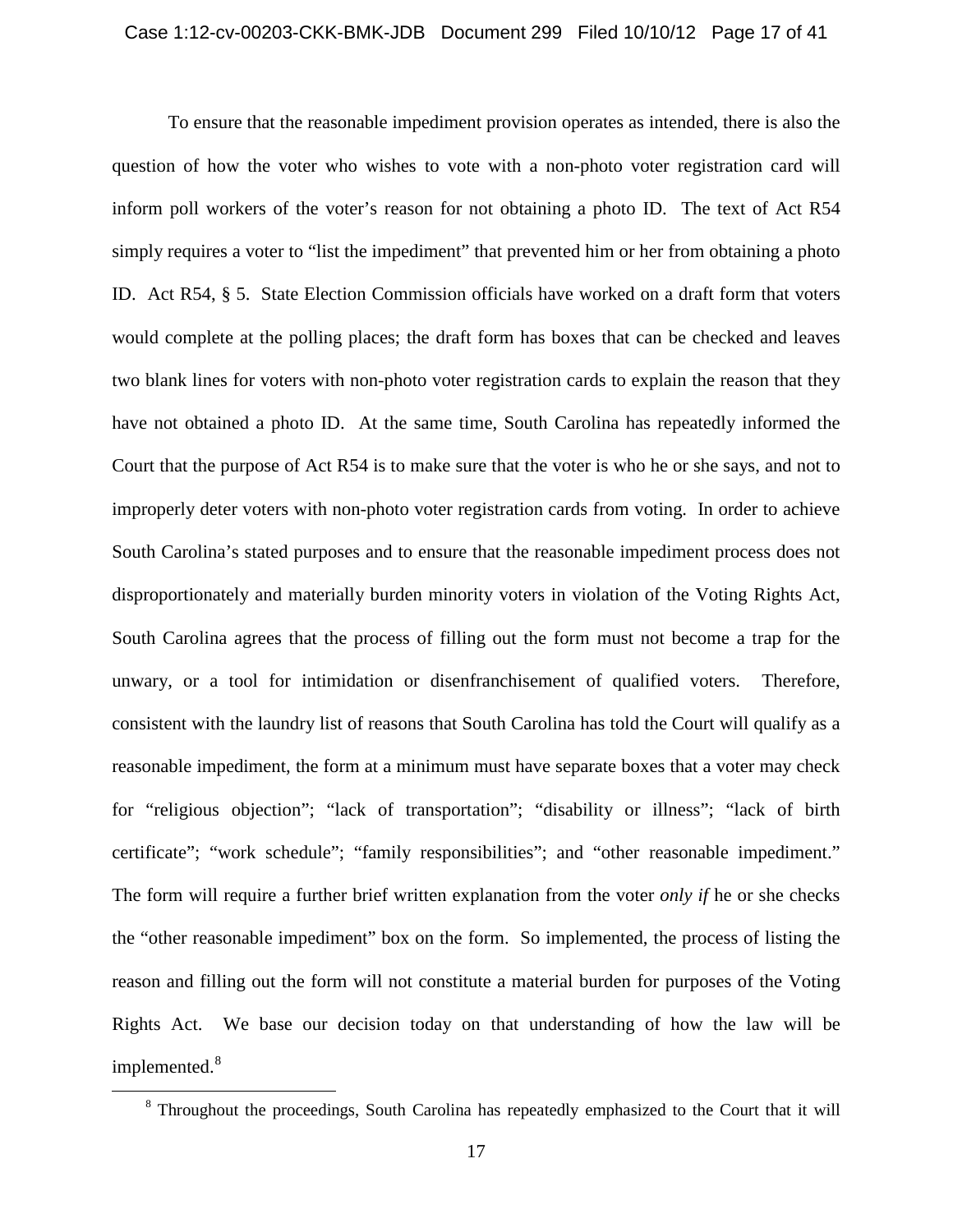The reasonable impediment provision thus operates similarly to a requirement that the voter without photo ID simply sign an affidavit stating that the voter is who he or she says. That's noteworthy, because the Department of Justice has concluded that requiring such affidavits does not pose a material burden on the right to vote for Section 5 pre-clearance purposes. *See* Letter from T. Christian Herren, Jr., Chief, Voting Section of Civil Rights Division of U.S. Department of Justice, to J. Gerald Hebert and Stephen B. Pershing (Sept. 4, 2012) (pre-clearing New Hampshire's voter ID law, which requires an affidavit from voters without photo IDs). Indeed, some *opponents* of strict photo voter ID laws have proposed such affidavits as an alternative to strict photo voter ID requirements. *See* America Votes Act, H.R. 6419, 112th Cong. (2012) (proposed bill permitting eligible voters to sign an affidavit if they do not have a state-required ID). It turns out that, as authoritatively interpreted, South Carolina's reasonable impediment provision strongly resembles the kind of affidavit requirement that the Department of Justice has agreed would not materially burden the right to vote.

It is true that citizens who vote with non-photo voter registration cards will cast provisional ballots, not regular ballots. But the word "provisional" is a bit of a misnomer in this instance. These ballots must be counted and will be counted, at least so long as the voter does not lie when he or she fills out and signs the reasonable impediment affidavit. Counting the reasonable impediment ballots will not differ in substance from the counting of absentee ballots. When the provisional ballot process operates in this way, casting a provisional ballot instead of a regular ballot does not burden the right to vote. *See Florida*, 2012 WL 3538298, at \*33-38.

It is also true that, at the polling place, the process of filling out the reasonable impediment affidavit and casting the provisional ballot may take a few minutes more than the

 $\overline{a}$ 

implement the reasonable impediment process in a way that alleviates material burdens, as determined by the Court. As described here, the process of completing the form at the polling place will not constitute a material burden.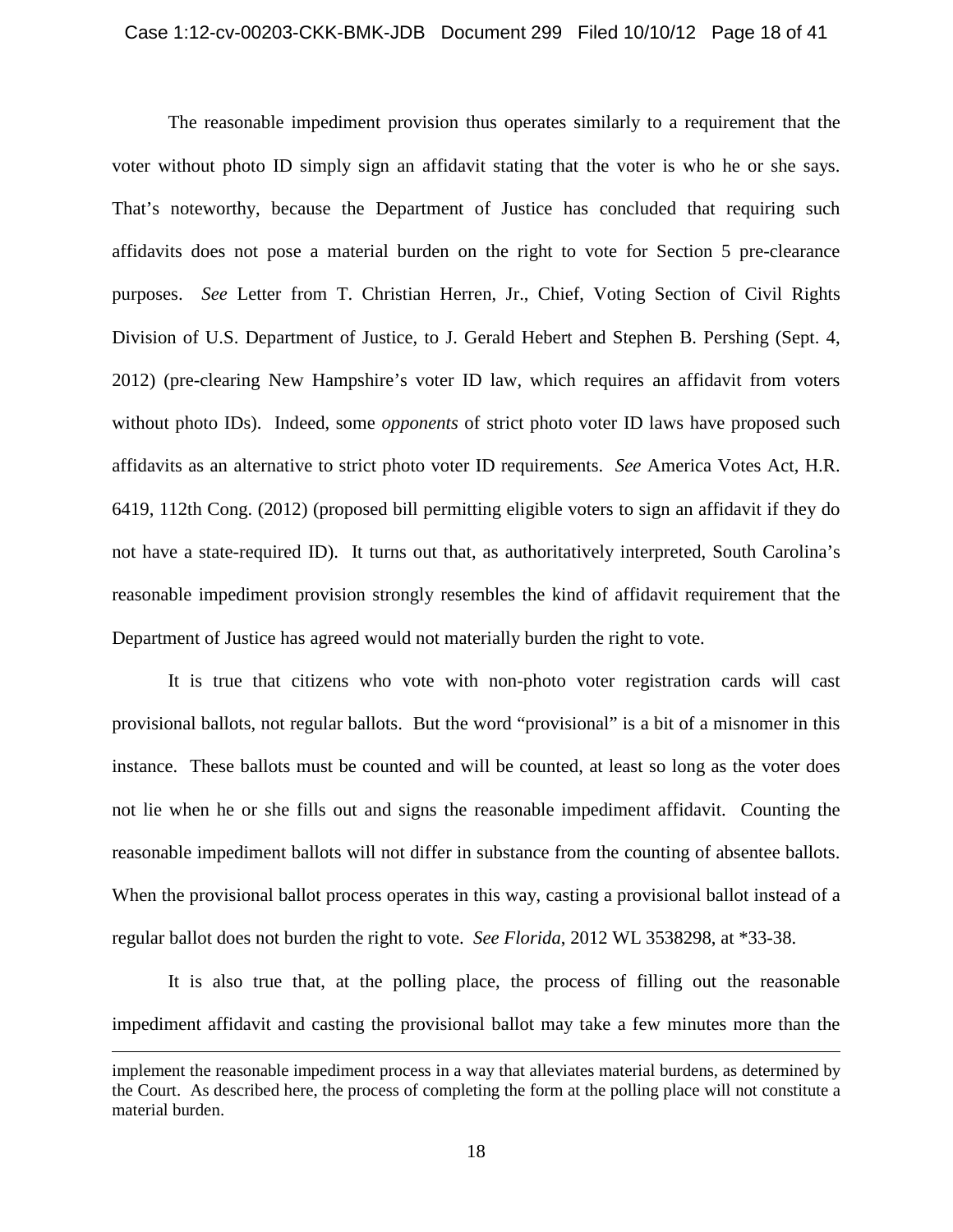#### Case 1:12-cv-00203-CKK-BMK-JDB Document 299 Filed 10/10/12 Page 19 of 41

regular ballot. On the other hand, in some situations this provisional ballot process might take a few minutes *less* than the regular ballot, if there are long lines for the regular voting machines and if the polling place uses additional lines for provisional ballots. In any event, under the precise circumstances of this law and this case, speculation about a few minutes more or less at polling places depending on respective times for regular ballots and provisional ballots does not rise to the level of a material burden that could render the entire law impermissible under the Voting Rights Act – as our fellow three-judge courts in this District have recently concluded in similar circumstances. *See Texas*, 2012 WL 3743676, at \*10 ("some voter ID laws impose only 'minor inconvenience' and present little threat to the 'effective exercise of the electoral franchise' – and would thus be easily precleared under section 5"); *see also Florida*, 2012 WL 3538298, at \*35.

In addition, a voter who shows a non-photo voter registration card and casts a provisional ballot is not required to attend the canvassing at the county office when the provisional ballots are counted. Because the reasonable impediment ballot is presumed valid and because any challenger can contest a completed affidavit based only on falsity, it would be nearly impossible for a county board to reject such a provisional ballot *as false* without first seeking to notify and hear from the voter. So long as the reasonable impediment affidavit is properly completed and actually lists a reason for not obtaining a photo ID, the affidavit generally "will be deemed to speak for itself" and the ballot must be counted. Op. S.C. Att'y Gen., Aug. 16, 2011, 2011 WL 3918168, at \*4.<sup>9</sup>

<sup>&</sup>lt;sup>9</sup> As dictated by the text of Section 5 of Act R54, the South Carolina Attorney General added an obvious caveat: "Of course, this conclusion assumes there is no basis for a challenge to the ballot other than the voter did not present a Photo ID at the polls." Op. S.C. Att'y Gen., Aug. 16, 2011, 2011 WL 3918168, at \*4.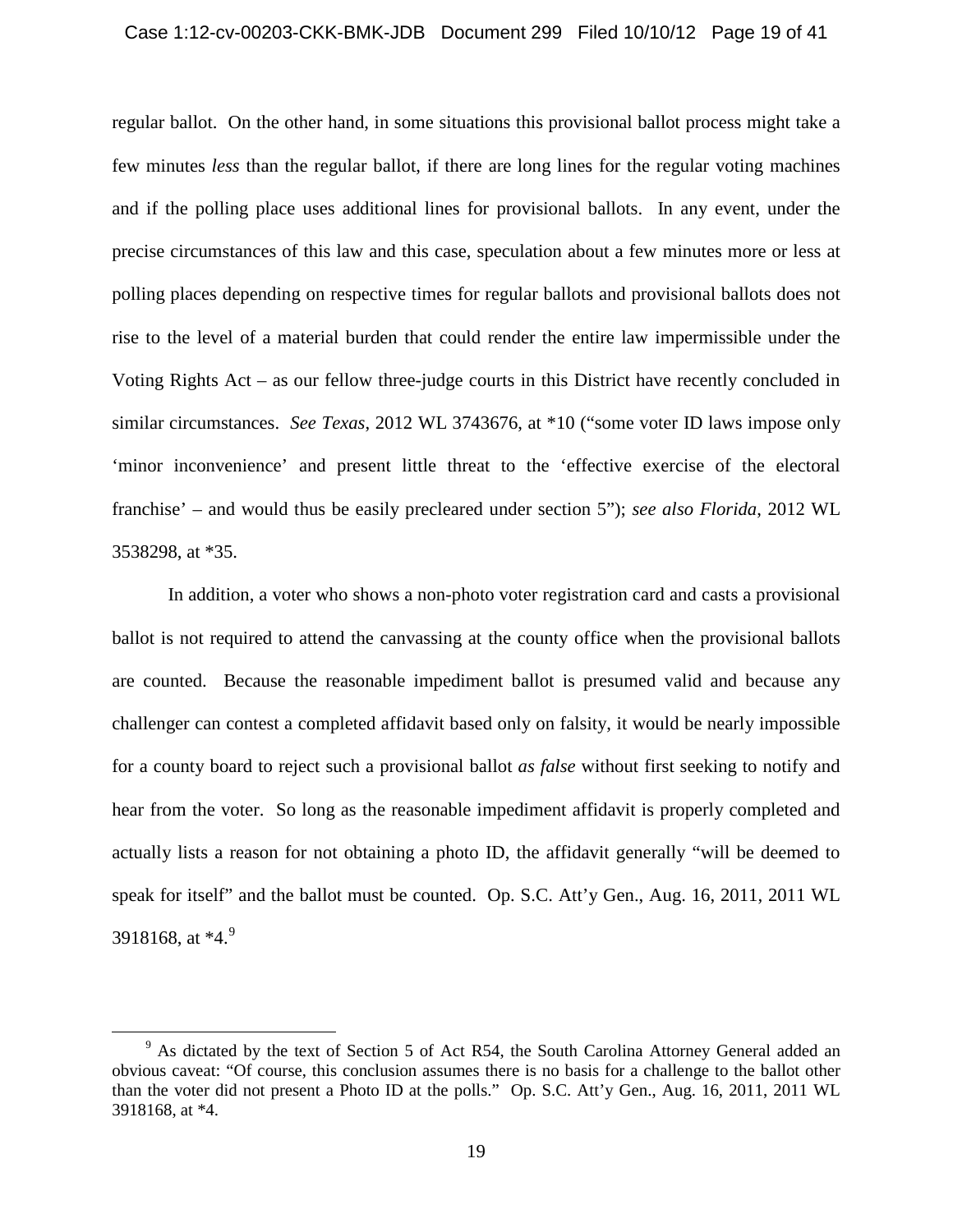# Case 1:12-cv-00203-CKK-BMK-JDB Document 299 Filed 10/10/12 Page 20 of 41

Our overall assessment of this provisional ballot process as ameliorative is strongly buttressed by the Supreme Court's evaluation of provisional ballots in *Crawford v. Marion County Election Board*. There, the Court stated that any burden created by Indiana's photo ID requirement was, "of course, mitigated by the fact that, if eligible, voters without photo identification may cast provisional ballots that will ultimately be counted." *Crawford v. Marion County Election Board*, 553 U.S. 181, 199 (2008) (binding opinion of Stevens, J.); *see also Texas*, 2012 WL 3743676, at \*33 (listing provisional ballots for indigent persons as one of the ameliorative amendments "that could have made this a far closer case"). In other words, the Supreme Court characterized provisional ballots as curing problems and alleviating burdens, not as creating problems and imposing burdens.

Congress has similarly viewed provisional ballots as ameliorative. In the Help America Vote Act of 2002, known as HAVA, Congress mandated that States establish a provisional ballot process for certain voters, such as those who have recently moved or who forget to bring their state-required IDs to the polling place. *See* 42 U.S.C. § 15482(a). As in Act R54, the HAVA provisional ballot process entails both casting a provisional ballot and executing a written affirmation before an election official at the polling place. *Id.* And like Act R54, HAVA requires that, if found eligible, voters' ballots "shall be counted." *Id.* So Congress, as well as the Supreme Court, has viewed provisional ballots of this kind as a legitimate way for citizens to vote and have their votes counted.

In addition to Supreme Court and Congressional approval, the landmark Carter-Baker Report issued in 2005 also expressed a similar view of provisional ballots. A commission led by former President Jimmy Carter and Secretary James Baker issued a report that described provisional ballots as "a crucial safety net" in the current electoral system. BUILDING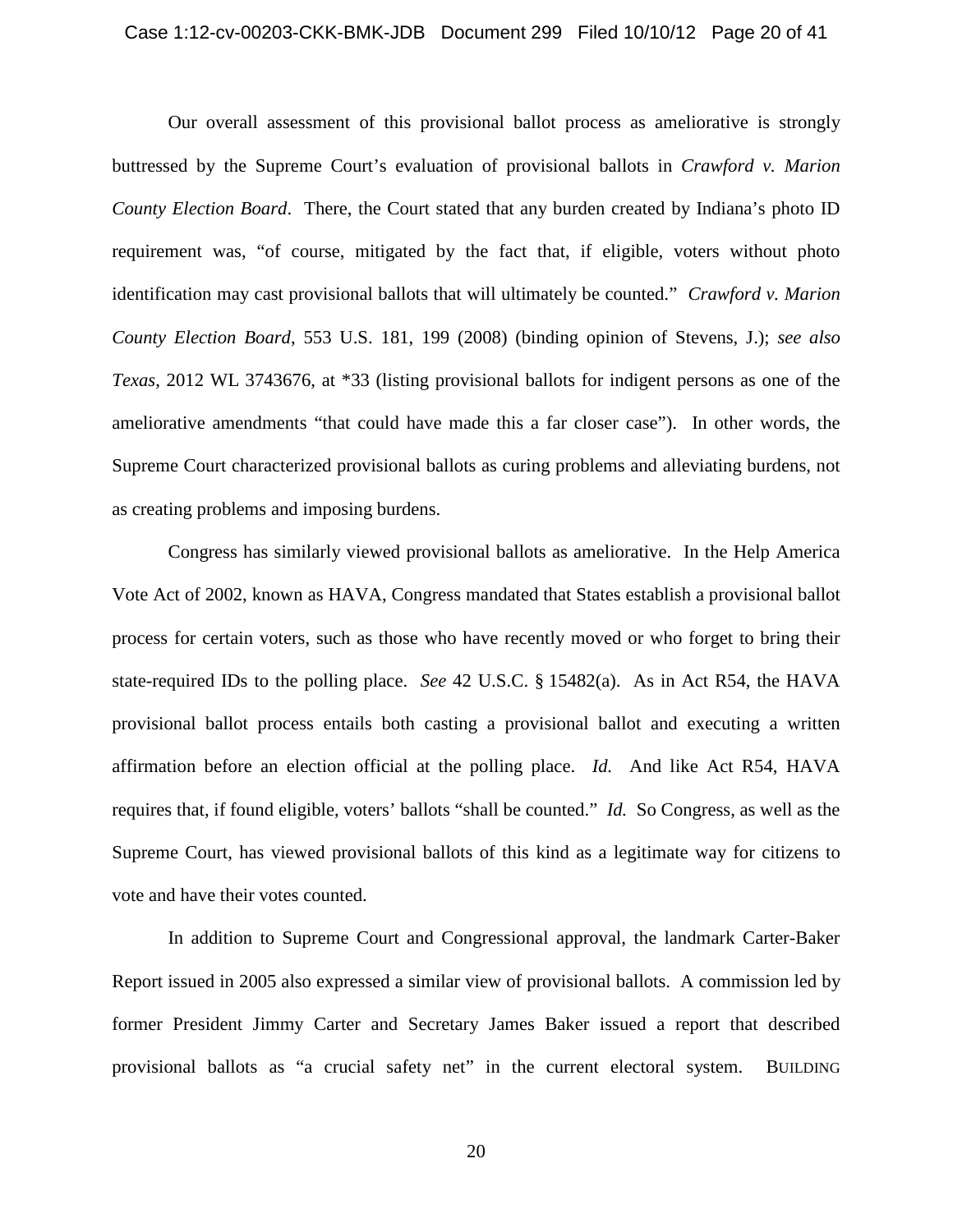# Case 1:12-cv-00203-CKK-BMK-JDB Document 299 Filed 10/10/12 Page 21 of 41

CONFIDENCE IN U.S. ELECTIONS: REPORT OF THE COMMISSION ON FEDERAL ELECTION REFORM, 16 (2005). In its proposed reforms, the Carter-Baker Report recommended that voters generally be required to present photo IDs in order to vote. But the Report maintained a role for provisional ballots, suggesting that provisional ballots be made available for those voters who fail to bring a photo ID to the polls. Those provisional ballots would be counted so long as the voter's signature was verified (for the first two federal elections after implementation) or the voter went to the appropriate election office with the required ID within 48 hours (for all future elections). This Report, too, supports South Carolina's use of provisional ballots for voters who have only their non-photo voter registration cards.

In sum, we conclude that Act R54, with its expansive reasonable impediment provision, will not have a discriminatory retrogressive effect on racial minorities in violation of Section 5 of the Voting Rights Act.

# **B. Analysis Under the Purpose Test of Section 5 of the Voting Rights Act**

South Carolina also must demonstrate that Act R54 was not passed for "any discriminatory purpose." 42 U.S.C. § 1973c(c).

In evaluating legislative purpose, the Supreme Court has instructed that "courts should look to" the "decision in *Arlington Heights* for guidance." *Reno v. Bossier Parish School Board*, 520 U.S. 471, 488 (1997). Under *Arlington Heights*, "an important starting point" to the Section 5 purpose inquiry is the analysis we conducted above of whether the voting change bears more heavily on minorities – that is, whether the law has discriminatory retrogressive effects under the effects prong of Section 5. *Arlington Heights v. Metropolitan Housing Development Corp.*, 429 U.S. 252, 266 (1977). Other potential sources of evidence of purpose include the historical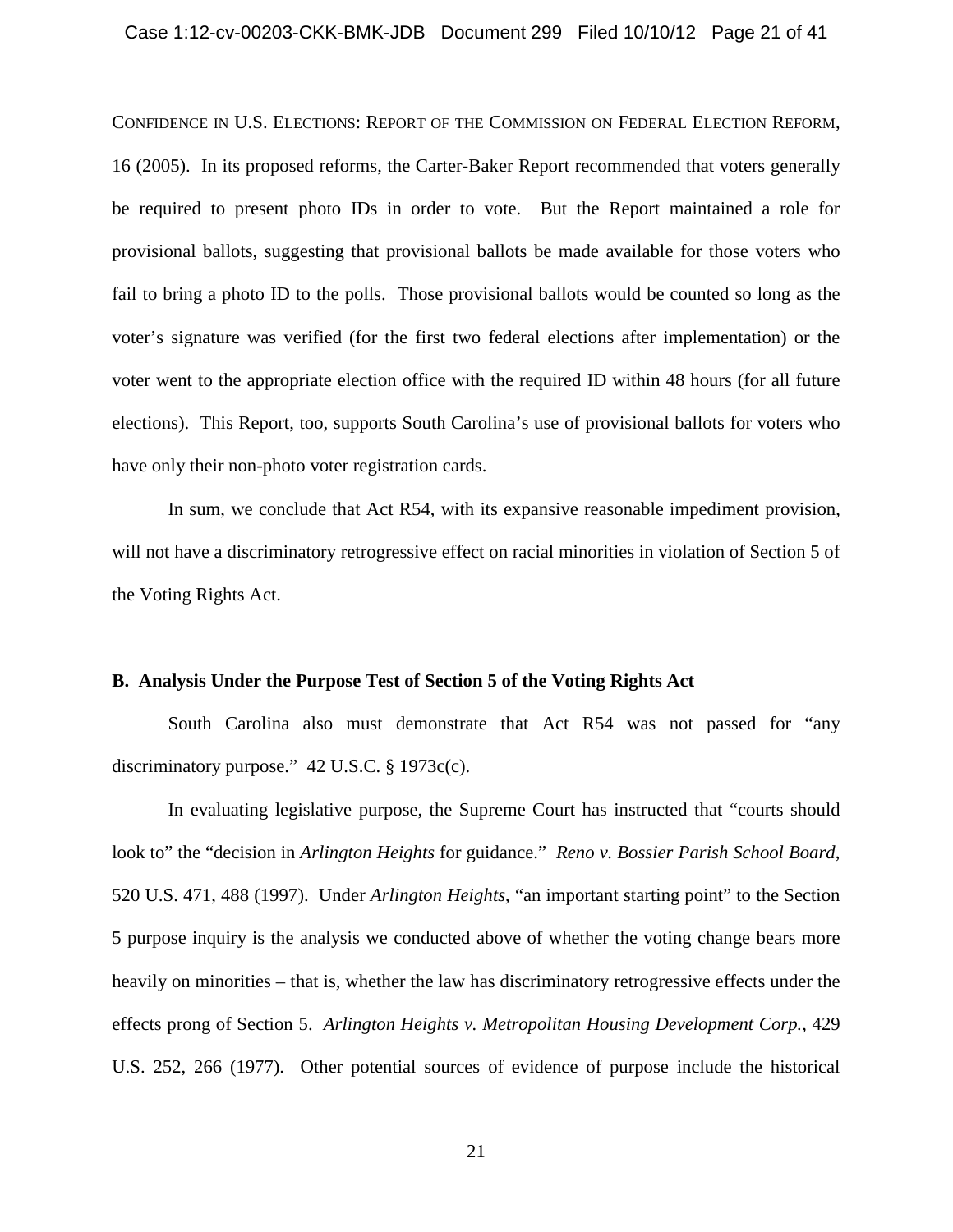# Case 1:12-cv-00203-CKK-BMK-JDB Document 299 Filed 10/10/12 Page 22 of 41

background of the legislative decision, the specific sequence of events leading up to the law's passage, departures from the normal legislative procedure, and legislative history, especially contemporaneous statements by legislators. *Id.* at 267-68. In order to rise to the level of discriminatory purpose, the legislature must have "selected or reaffirmed a particular course of action at least in part 'because of,' not merely 'in spite of,' its adverse effects" on a minority group. *Personnel Administrator of Massachusetts v. Feeney*, 442 U.S. 256, 279 (1979).

As an initial matter, the stated purpose of Act R54's voter ID provisions is "to confirm the person presenting himself to vote is the elector on the poll list." Act R54, § 5. South Carolina legislators have consistently asserted that Act R54 will thereby deter voter fraud and enhance public confidence in the electoral system. Those are the same purposes that have justified South Carolina's pre-existing voter ID law, which has been in place since 1988. And the Supreme Court has specifically recognized the legitimacy of those purposes: In upholding Indiana's stricter voter ID law, the Supreme Court stated that there "is no question about the legitimacy or importance" of the interest in deterring voter fraud and that there is "independent significance" in enhancing public confidence in the electoral system. *Crawford v. Marion County Election Board*, 553 U.S. 181, 196-97 (2008) (binding opinion of Stevens, J.); *see also id.* at 196 ("While the most effective method of preventing election fraud may well be debatable, the propriety of doing so is perfectly clear."); *id.* at 204 (those motives "are both neutral and sufficiently strong"). Notably, the Supreme Court deemed those interests valid despite the fact that the "record contain[ed] no evidence of any such fraud actually occurring in Indiana at any time in its history." *Id.* at 194; *see also Texas*, 2012 WL 3743676, at \*12 ("[W]e reject the argument, urged by the United States at trial, that the absence of documented voter fraud in Texas somehow suggests that Texas's interests in protecting its ballot box and safeguarding voter confidence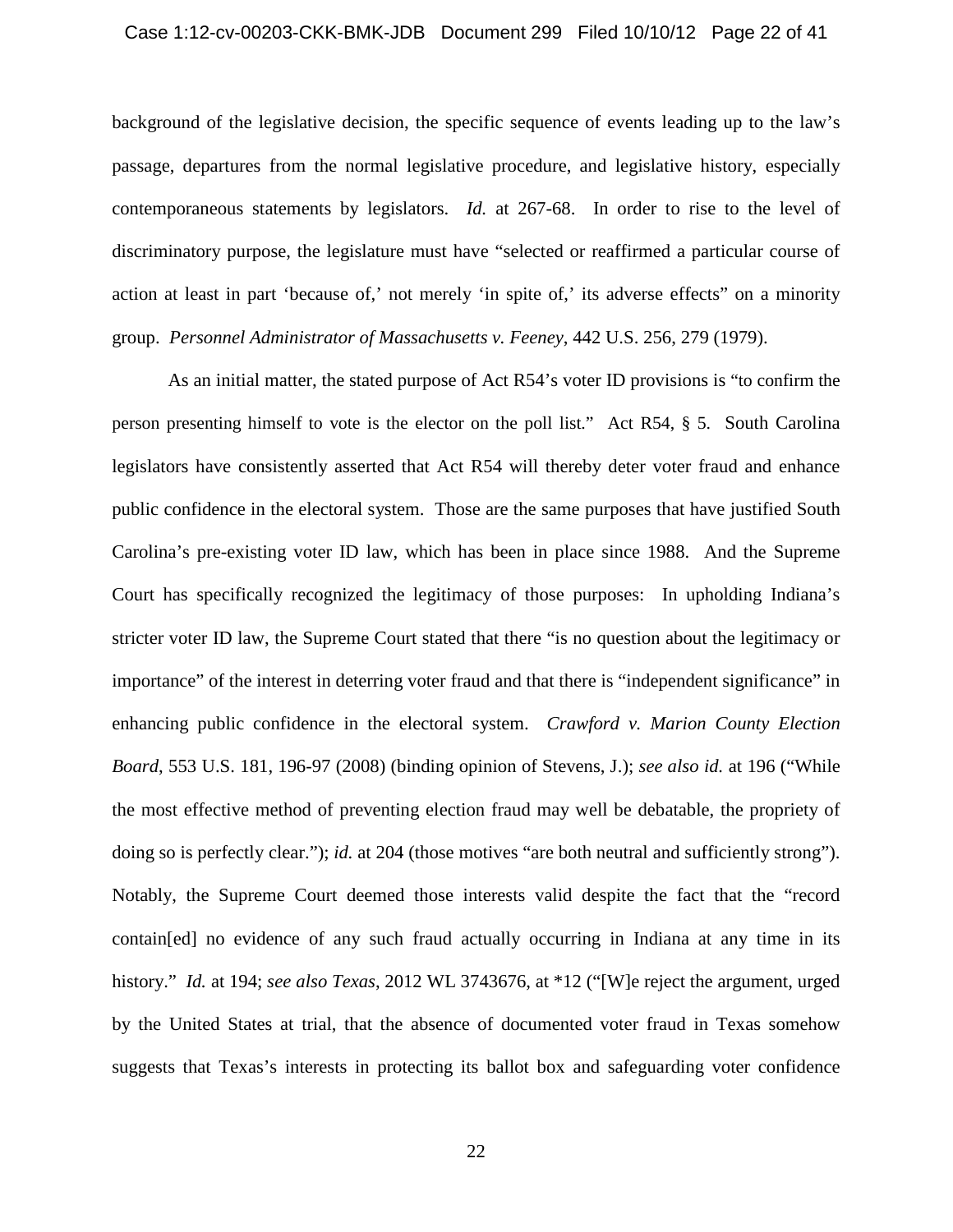# Case 1:12-cv-00203-CKK-BMK-JDB Document 299 Filed 10/10/12 Page 23 of 41

were 'pretext.' A state interest that is unquestionably legitimate for Indiana – without *any* concrete evidence of a problem – is unquestionably legitimate for Texas as well."); *Florida*, 2012 WL 3538298, at \*45 ("the fact that a state has acted proactively to close a loophole in its election laws . . . does not *by itself* raise an inference of discriminatory intent").

The Supreme Court's affirmation of the general legitimacy of the purpose behind a voter ID law is consistent with the fact that many States – particularly in the wake of the voting system problems exposed during the 2000 elections – have enacted stronger voter ID laws, among various other recent changes to voting laws. So too, the 2005 bipartisan Carter-Baker Report also forcefully recommended photo voter ID laws.

As the Supreme Court concluded with respect to Indiana and as a recent three-judge court in this District found with respect to Texas, we conclude that South Carolina's goals of preventing voter fraud and increasing electoral confidence are legitimate; those interests cannot be deemed pretextual merely because of an absence of recorded incidents of in-person voter fraud in South Carolina.

Act R54 pursues those goals by requiring either (i) a qualifying photo ID or (ii) a reasonable impediment affidavit from voters who continue to vote with their non-photo voter registration cards. By allowing voters with non-photo voter registration cards to continue to vote without photo IDs, South Carolina specifically sought to alleviate the burden on voters who might not have obtained one of the qualifying photo IDs. At the same time, by requiring an affidavit, South Carolina sought to enhance the solemnity of the process by which voters without photo IDs confirm their identities. *See, e.g.*, Trial Tr. 85:17-18 (Aug. 27, 2012) (Senator Campsen) (affidavits "give some sense of gravity or certainty to the statement that is being made").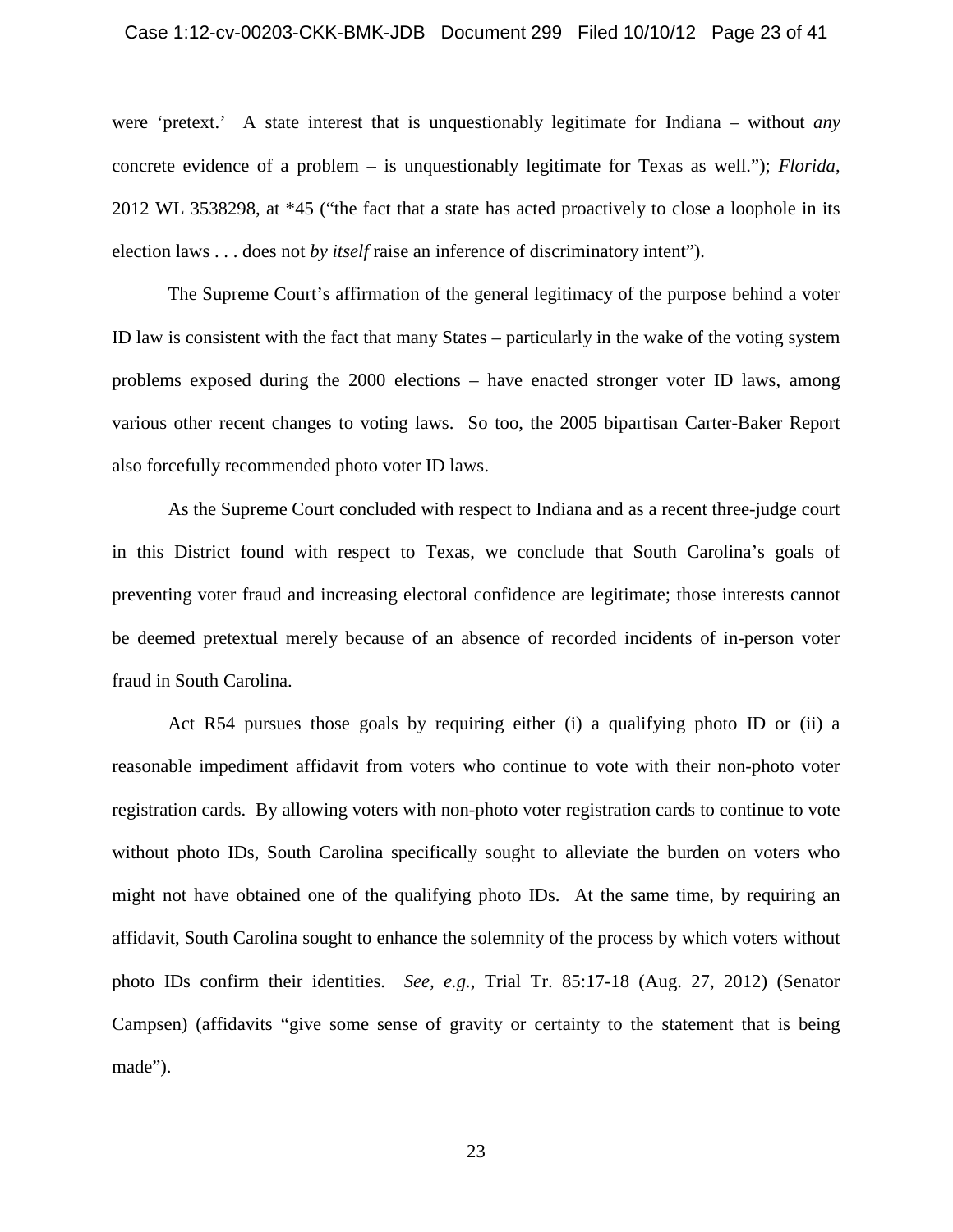When they debated and enacted Act R54, South Carolina's legislators and Governor no doubt knew, given the data obtained from the State Election Commission, that photo ID possession rates varied by race in South Carolina. Under *Feeney*, legislators' knowledge of the law's potential disproportionate impact does not alone equate to discriminatory purpose. *See Feeney*, 442 U.S. at 279. But under *Arlington Heights*, ongoing legislative action with the knowledge of such an impact might be some evidence of discriminatory purpose, depending on the other facts and circumstances. *See Arlington Heights*, 429 U.S. at 266. Here, we do not need to thread that analytical needle because, critically, South Carolina legislators did not just plow ahead in the face of the data showing a racial gap. Presented with that data, South Carolina legislators did not force everyone to obtain a photo ID in order to vote. Instead, South Carolina legislators – led by Republican Senator and now Lieutenant Governor Glenn McConnell and Democratic Senator John Land, who, according to the evidence, are well-respected in the Assembly by African-American legislators and white legislators, Republicans and Democrats – made several important changes to the bill. Among those changes was the addition of the sweeping reasonable impediment provision, which as interpreted by the responsible South Carolina officials ensures that all voters of all races with non-photo voter registration cards continue to have access to the polling place to the same degree they did under pre-existing law.<sup>10</sup> The legislators also permitted three *new* forms of qualifying photo IDs on top of the two already permitted under pre-existing law. And the legislators made it easier to obtain a qualifying photo ID: They created a new free photo voter registration card and made DMV photo ID cards available for free. And the legislators mandated a variety of education and outreach efforts to inform voters, poll managers, and county officials about the law's effects. Those many

 $10$  South Carolina legislators drafted the reasonable impediment provision in order to alleviate burdens on voters without photo IDs. South Carolina did not model the reasonable impediment provision on any other State's law.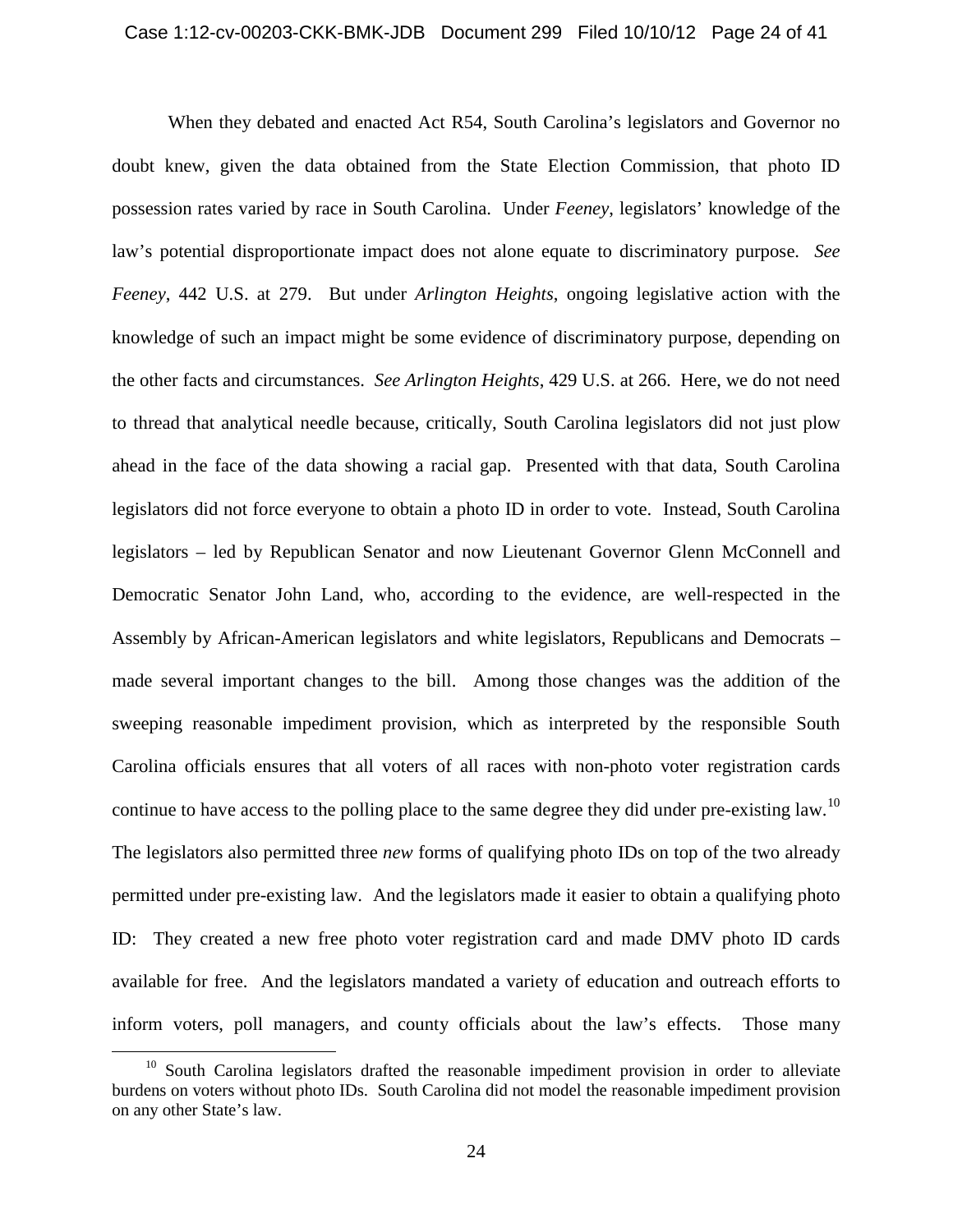# Case 1:12-cv-00203-CKK-BMK-JDB Document 299 Filed 10/10/12 Page 25 of 41

provisions significantly undermine any suggestion that Act R54 was enacted for a discriminatory purpose.

In response, the Department of Justice and the intervenors point to Act R54's proximity to the election of the country's first African-American President, a Republican legislature's refusal to accede to some of the Democratic legislators' amendments, and the bill's sometimes rancorous legislative history. But those pieces of circumstantial evidence, even in the aggregate, do not overcome the central facts that we have described, which convincingly show that Act R54 was not enacted for a discriminatory purpose. When, as here, a law is race-neutral and does not have a discriminatory effect, it is obviously difficult for a challenger to the law to show that it was enacted for a discriminatory purpose. A legislature that intended to enact a discriminatory voting law typically would enact either: (i) a race-based law or (ii) a race-neutral law with racially discriminatory effects. There is neither here; what is more, there is a lot of evidence, including in the text of the final law, that reflects legislators' efforts to avoid discriminatory retrogressive effects on African-American voters.

To be sure, we are troubled by one piece of evidence in the record: an email exchange between a South Carolina constituent and one House member in which the constituent referred disparagingly to African-American voters who do not have photo IDs. The constituent's email demonstrates something we know and do not forget: Racial insensitivity, racial bias, and indeed outright racism are still problems throughout the United States as of 2012. We see that reality on an all-too-frequent basis. *See, e.g.*, *Tweets Put Focus on Racism, Hockey and Boston*, USA TODAY, April 27, 2012 (describing outburst of racist online comments after African-American hockey player from opposing team scored winning goal). The long march for equality for African-Americans is not finished. But the views of one constituent – and one legislator's failure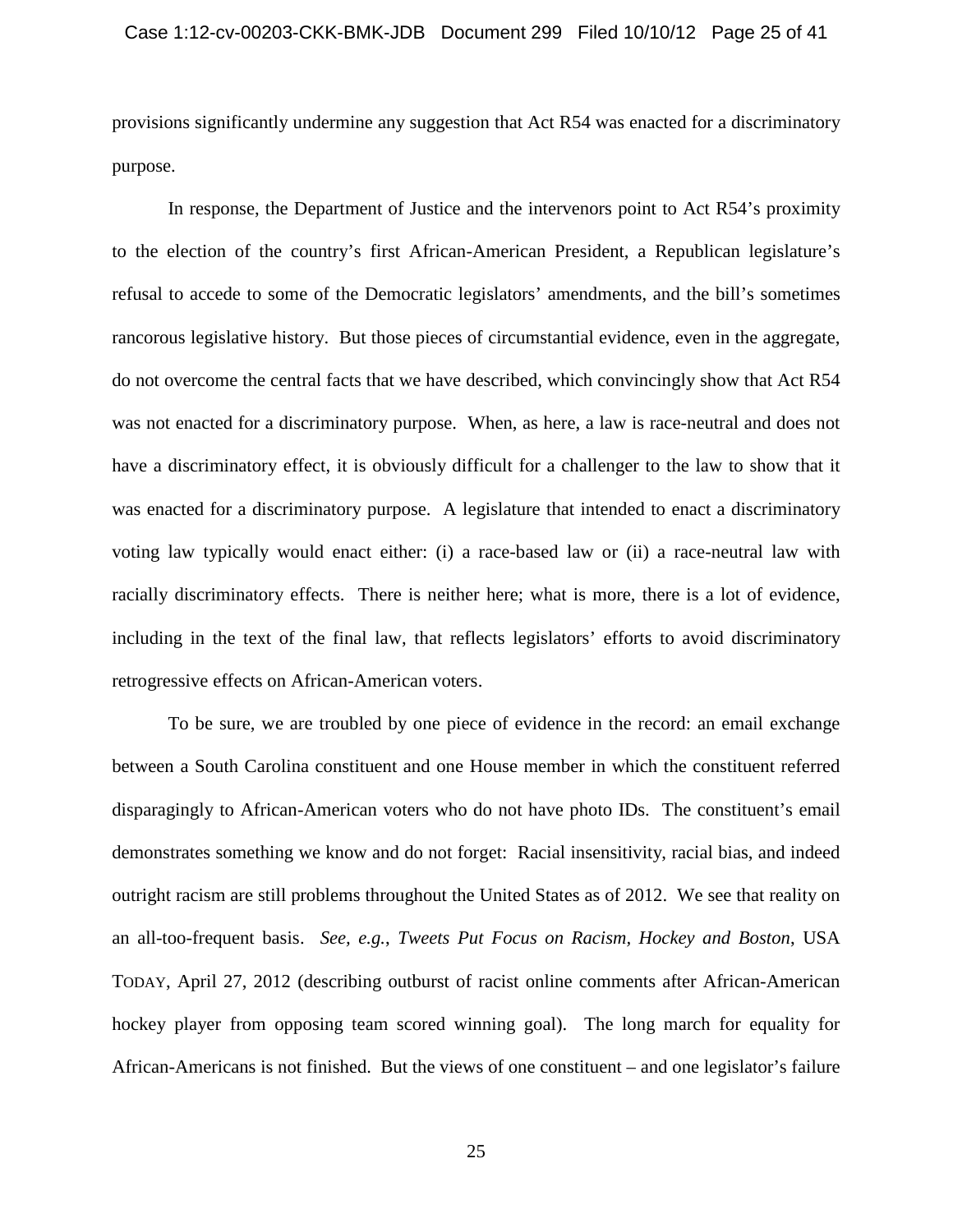# Case 1:12-cv-00203-CKK-BMK-JDB Document 299 Filed 10/10/12 Page 26 of 41

to immediately denounce those views in his responsive email, as he later testified he should have done – do not speak for the two Houses of the South Carolina Legislature, or the South Carolina Governor.

Of course, we don't know what we don't know about the true motivations of every legislator. But on the record before us, which is quite extensive, that one email does not overcome key points that, under Supreme Court precedent, must inform proper evaluation of overall legislative purpose in this context, including that: Act R54 is a facially neutral law and has no discriminatory retrogressive effects; Act R54 was passed for stated nondiscriminatory purposes that have been declared valid by the Supreme Court; Act R54 creates new forms of qualifying free photo IDs and makes it far easier to obtain a qualifying photo ID than it was under pre-existing law; Act R54 requires a variety of outreach and educational efforts to help voters obtain the requisite IDs; and Act R54 contains the expansive reasonable impediment provision that was intentionally designed to relieve any potentially problematic aspects of Act R54 and allows voters with non-photo voter registration cards to vote as they could before.

Based on the entire record and the text of Act R54, we cannot conclude that Act R54 was enacted for a racially discriminatory purpose.

#### **C. Comparison to Other States' Laws**

Our conclusion that Act R54 lacks discriminatory retrogressive effect or discriminatory purpose finds further support when we compare South Carolina's law to some other recently analyzed voter ID laws, such as those in Indiana, Georgia, New Hampshire, and Texas. The Indiana, Georgia, and New Hampshire laws have passed legal muster; Texas's law has not. As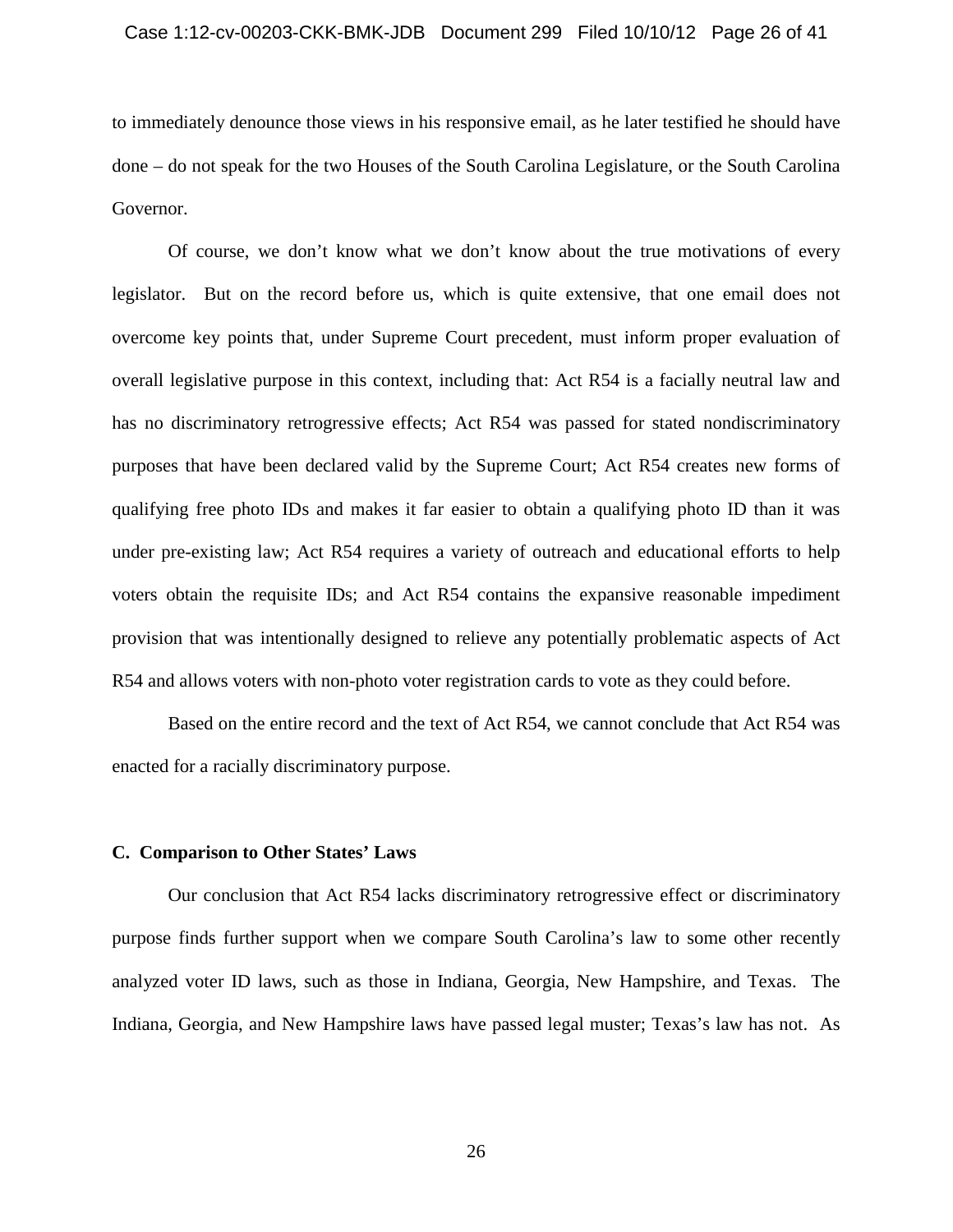# Case 1:12-cv-00203-CKK-BMK-JDB Document 299 Filed 10/10/12 Page 27 of 41

we will explain, if those laws were to be placed on a spectrum of stringency, South Carolina's clearly would fall on the less stringent end.

Like South Carolina, many States have enacted voter ID laws for the stated purposes of deterring voter fraud and enhancing citizens' confidence in elections. In some States, however, minorities disproportionately lack photo IDs. That racial gap has exacerbated concerns about voter ID laws – in particular, about the burden of obtaining a photo ID and, correspondingly, about denying voters without photo IDs the ability to vote. To address those and other concerns, some States have adopted ameliorative provisions in their voter ID laws. Two broad kinds of ameliorative provisions can reduce the burden on voters who do not possess a qualifying photo ID. First, the law can make photo IDs readily accessible to voters – for example, by eliminating fees for such IDs, by expanding the kinds of underlying documentation that may be used to obtain the IDs, or by making the IDs available at convenient locations. Second, the law can create some method by which voters without photo IDs can continue to vote on election day, typically with an affidavit of some kind.

With its new free photo voter registration card and its broad reasonable impediment provision, South Carolina's law includes *both* kinds of ameliorative provisions. Among other things, Act R54 contains both (i) a free photo ID provision that allows voters to obtain a free photo ID, with minimal documentation, in each county, and (ii) an expansive reasonable impediment exception that allows voters without qualifying photo IDs to still vote. Among recently pre-cleared or federal court-approved voter ID laws, South Carolina's law stands out for having tackled the lack of photo ID possession in *both* ways. It is not an overstatement to describe South Carolina's Act R54 as significantly more friendly to voters currently without qualifying photo IDs than the voter ID laws in Indiana, Georgia, New Hampshire, and Texas.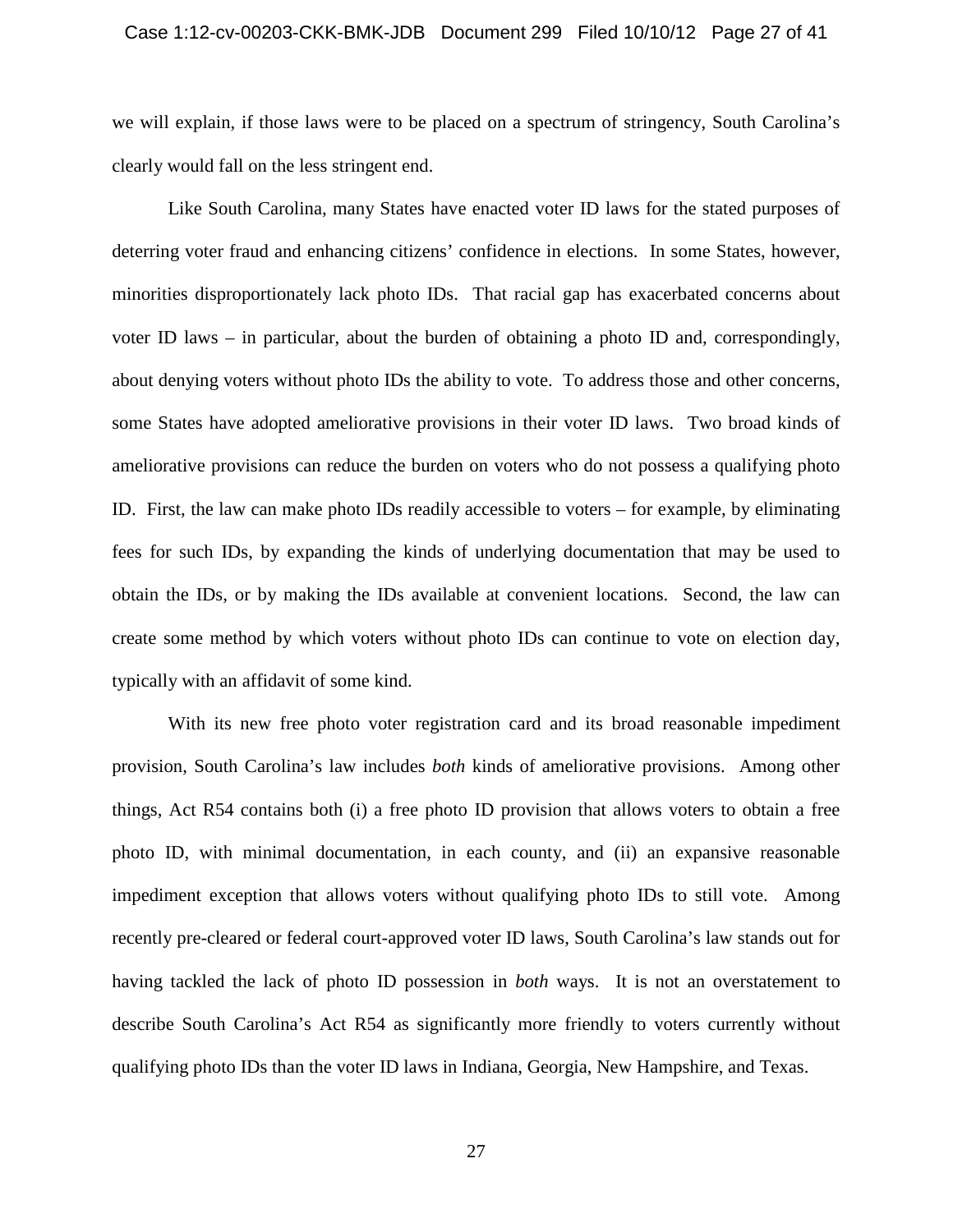# Case 1:12-cv-00203-CKK-BMK-JDB Document 299 Filed 10/10/12 Page 28 of 41

First, consider Indiana. In *Crawford*, the Supreme Court upheld Indiana's voter ID law against a constitutional challenge. *See Crawford v. Marion County Election Board*, 553 U.S. 181 (2008). Although Indiana is not a covered jurisdiction under Section 5 of the Voting Rights Act, that sole Supreme Court decision on voter ID laws remains instructive. Indiana had neither kind of ameliorative provision that South Carolina has. Unlike South Carolina, Indiana required many citizens seeking photo IDs to present a birth certificate – and there generally is a fee to obtain a birth certificate (between \$3 and \$12 in Indiana). *See id.* at 198 n.17 (binding opinion of Stevens, J.). Moreover, unlike South Carolina, Indiana did not have anything close to the expansive reasonable impediment provision contained in South Carolina's Act R54. Indiana voters without photo IDs could vote a provisional ballot only if they were indigent. And, even then, those ballots were counted only if those who claimed indigence made *a separate trip* to the county seat within 10 days after the election. *See id.* at 186, 199.

To be sure, *Crawford* was not a Section 5 pre-clearance case. But in the Section 5 context, the Department of Justice has pre-cleared two States' laws – Georgia's and New Hampshire's – that include only one of the two kinds of ameliorative provisions that South Carolina's law contains.

Take Georgia. Put simply, Georgia's voter ID law does not permit voters who lack qualifying photo IDs to vote at the polling place. There is no affidavit or reasonable impediment provision of the kind there is in South Carolina. In Georgia, if you don't have a qualifying photo ID at the polling place, you cannot vote. Georgia's law is, for that reason, significantly more stringent than South Carolina's law. Georgia's law was nonetheless pre-cleared by the Department of Justice, upheld by the Eleventh Circuit against constitutional challenge, and

28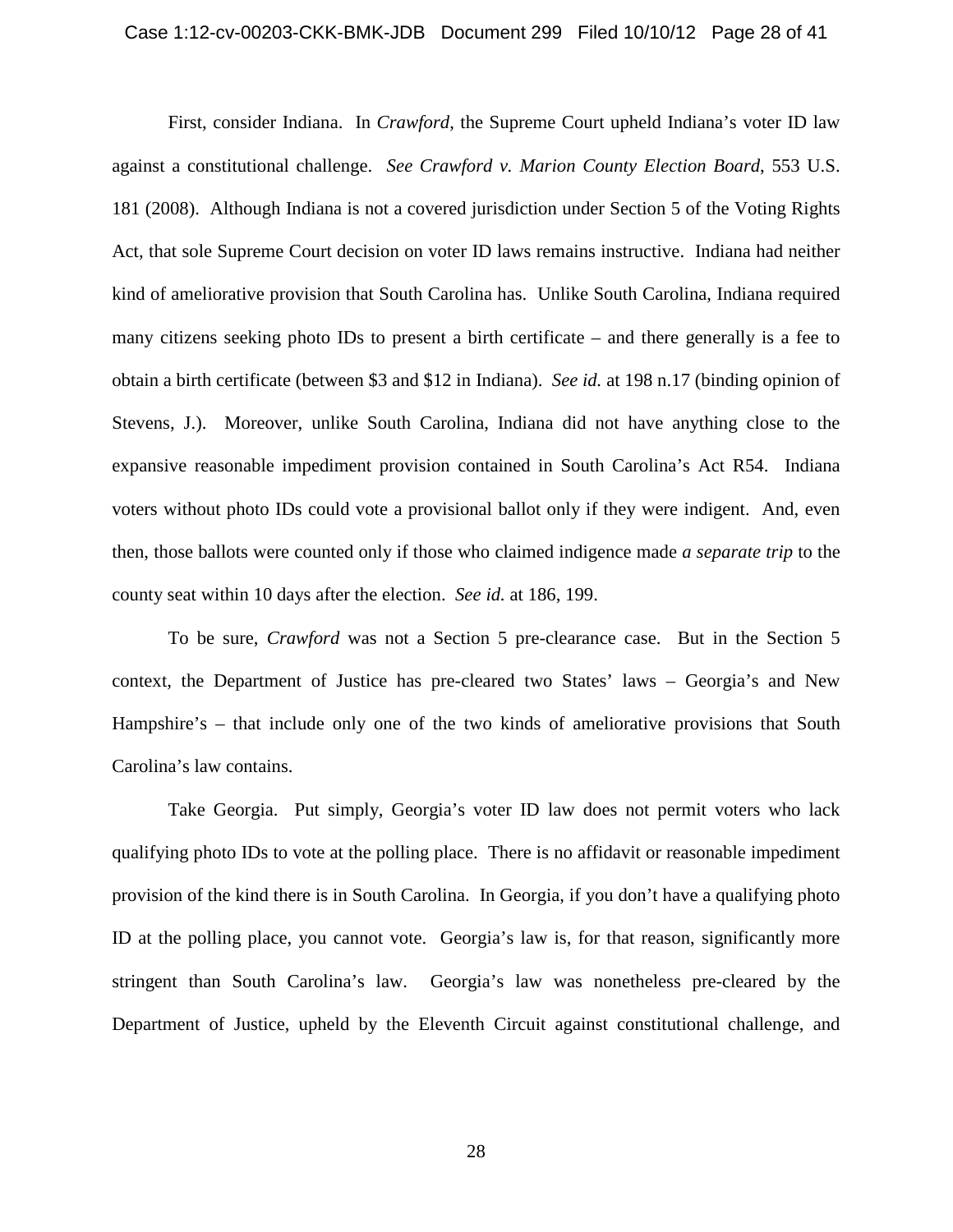recently cited by another three-judge court in this District as having been pre-cleared "probably for good reason." *Texas*, 2012 WL 3743676, at \*32.<sup>11</sup>

Next, consider New Hampshire. During the course of this litigation, New Hampshire's voter ID law was pre-cleared by the Department of Justice. Like South Carolina, New Hampshire allows voters without qualifying photo IDs to vote: New Hampshire voters who do not have photo IDs must sign an affidavit attesting to their identity. N.H. Rev. Stat. Ann. § 659:13.12 Unlike in South Carolina, however, New Hampshire state officials are required to do a follow-up inquiry after election day for every voter who votes without a photo ID. And unlike South Carolina, New Hampshire does not make free photo IDs readily available. Under New Hampshire law, a state photo ID card costs \$10, unless the voter first obtains a voucher exempting him or her from the fee. *Id.* § 260:21(V). In South Carolina, by contrast, the new photo voter registration card is free.

Finally, there is Texas. The Texas voter ID law was recently denied pre-clearance by a three-judge court in this District. The Texas law apparently would have been the most stringent in the Nation. *See Texas*, 2012 WL 3743676, at \*33 ("The State of Texas enacted a voter ID law that – at least to our knowledge – is the most stringent in the country."). Unlike South Carolina, Texas required many citizens seeking IDs to present a birth certificate – and there generally is a fee to obtain a birth certificate (\$22 in Texas). *Id.* at \*1-2. Moreover, unlike South Carolina, Texas has many counties that lack a place for voters to obtain qualifying photo IDs, meaning that

 $11$  In trying to deal with the fact that Georgia's law is more stringent than South Carolina's, the Department of Justice has pointed out that Georgia allows a variety of forms of ID to qualify for voting. That's true but beside the point for the precise issue before us. What matters for these analytical purposes are the people who *don't* have a qualifying photo ID. The number of people without qualifying photo IDs in Georgia is significant, and when Georgia's law was enacted, there was a racial gap in voters without qualifying IDs. Yet in Georgia, those without qualifying photo IDs were not permitted to vote at the polling place. In South Carolina, they can.

 $1^{\frac{1}{2}}$  To be sure, in New Hampshire the voter does not need to check a box identifying the reason why he or she has not obtained a photo ID, nor is the affidavit notarized.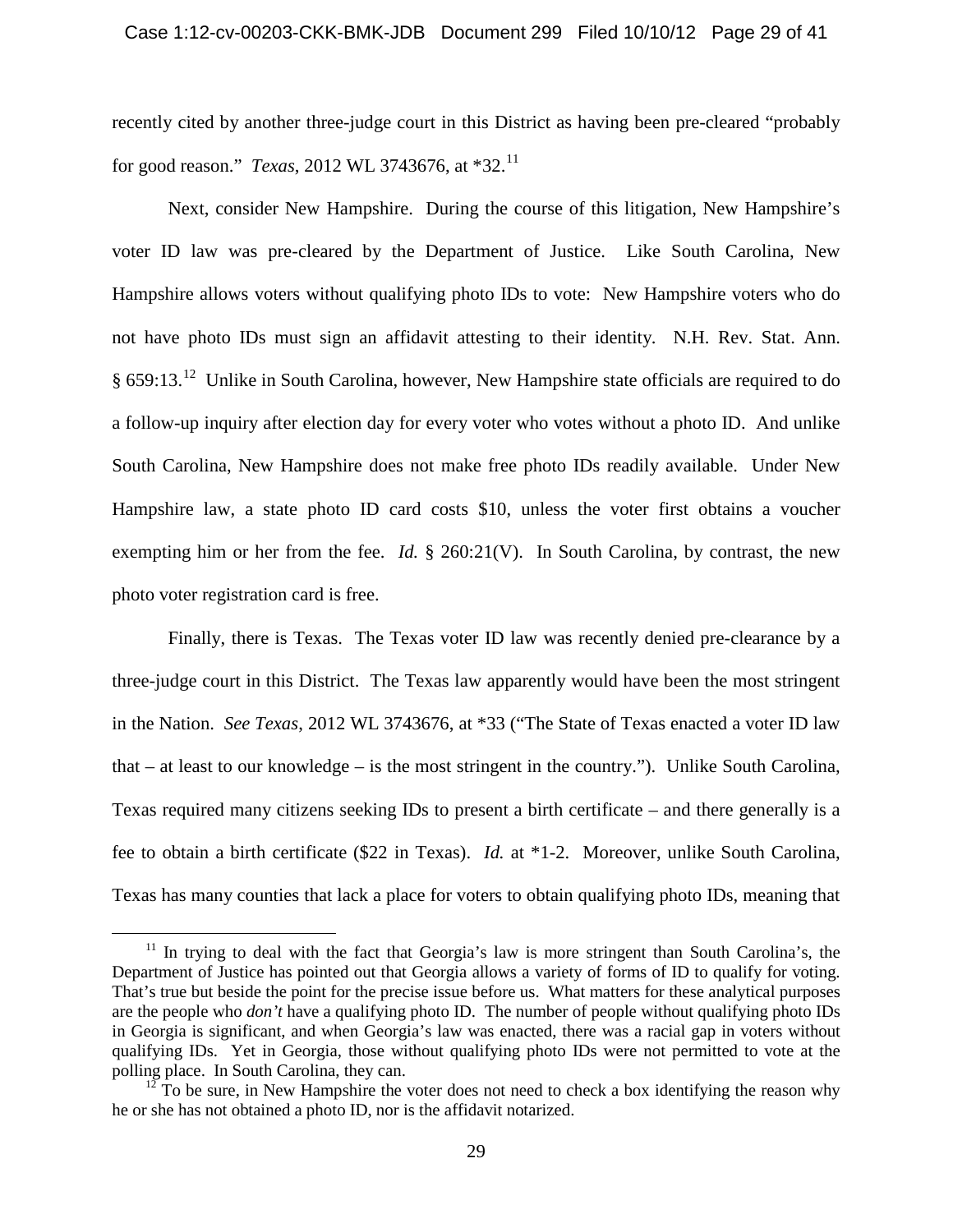# Case 1:12-cv-00203-CKK-BMK-JDB Document 299 Filed 10/10/12 Page 30 of 41

those voters would have to travel to other counties to get one. *Id.* at \*16. And, most importantly, unlike South Carolina, Texas did not have any kind of reasonable impediment or affidavit provision to accommodate those voters who had not obtained a photo ID and wanted to vote.

In short, the Indiana and Texas laws contained neither kind of ameliorative provision that the South Carolina law contains. And the Georgia and New Hampshire laws contained only one of the two kinds of ameliorative provisions that the South Carolina law contains. As a relative matter, South Carolina's law imposes less of a burden on voters currently without qualifying photo IDs than the laws of Indiana, Georgia, New Hampshire, or Texas.

In addition to comparing South Carolina to those other States' laws, it is illuminating to measure South Carolina's law against the proposed voter ID reforms in the Carter-Baker Report issued by President Carter and Secretary Baker. The comprehensive Carter-Baker Report recommended that States adopt photo voter ID laws, and proposed *less* accommodation for voters without photo IDs than South Carolina's Act R54 provides. The Carter-Baker approach would make free photo IDs available, but, unlike South Carolina, it would require many citizens to show a birth certificate in order to obtain an ID. Under the Carter-Baker approach, moreover, voters without photo IDs would have an unqualified right to vote by provisional ballot for only the first two elections after implementation; after that, however, provisional ballots would be counted only if the voters were to make a separate trip to the appropriate election office within 48 hours with a valid photo ID.

In sum, our comparison of South Carolina's Act R54 to some other States' voter ID laws – as well as to the Carter-Baker Report's proposed voter ID reforms – strongly buttresses the conclusion that South Carolina's law has neither a discriminatory effect nor a discriminatory purpose. South Carolina's new voter ID law is significantly more friendly to voters without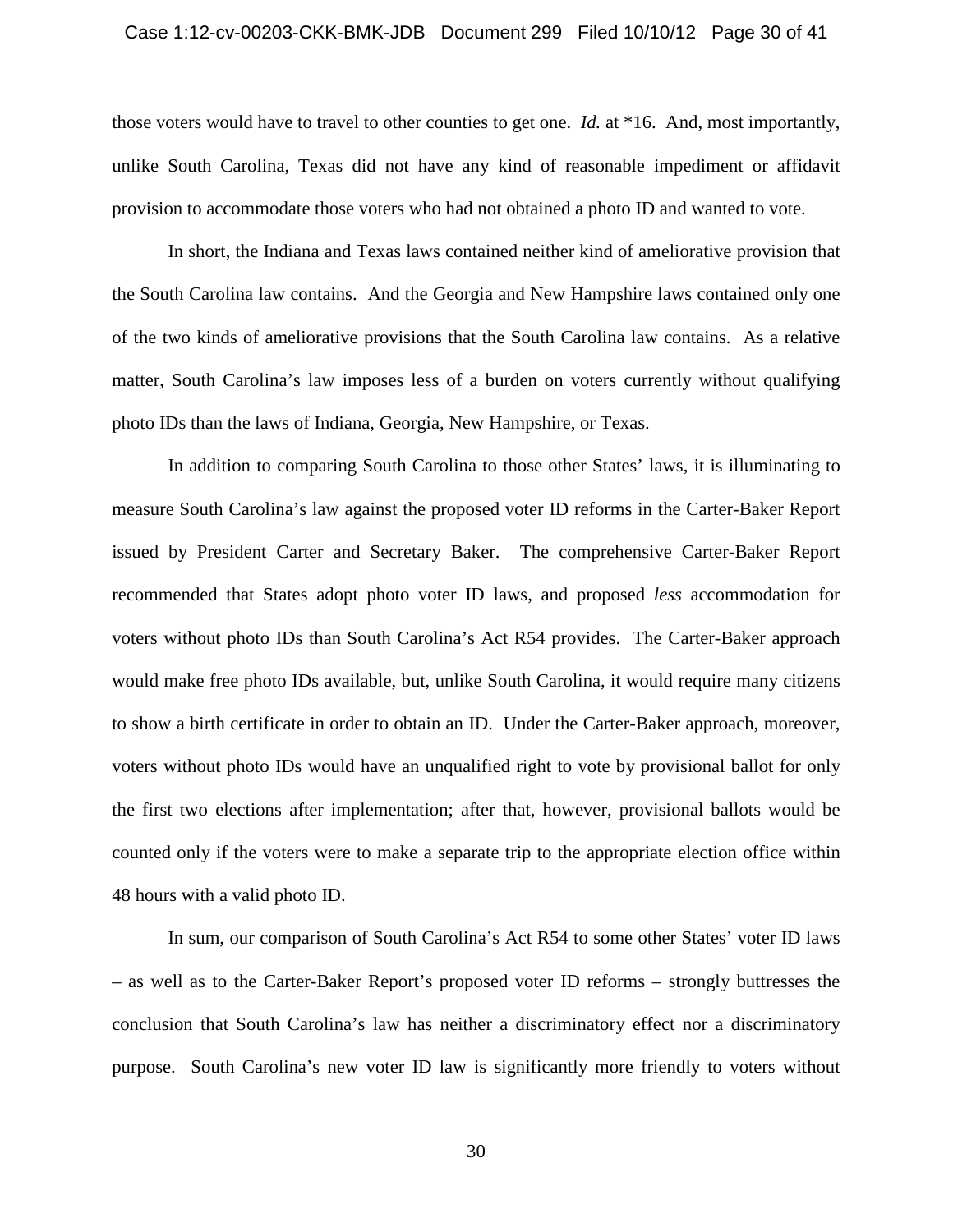# Case 1:12-cv-00203-CKK-BMK-JDB Document 299 Filed 10/10/12 Page 31 of 41

qualifying photo IDs than several other contemporary state laws that have passed legal muster. As a matter of precedent, the decisions upholding those other state laws, while not binding on us, support our conclusion here that South Carolina's law does not have a discriminatory retrogressive effect. Moreover, the fact that South Carolina has gone to greater lengths than those other States to alleviate the burdens of voter ID laws, while not dispositive, tends to support the conclusion that South Carolina did not act with a discriminatory purpose.

\* \* \*

Based on the above analysis of the purpose and effect of Act R54, we conclude that Act R54 "neither has the purpose nor will have the effect of denying or abridging the right to vote on account of race or color" for future elections beginning with any elections in 2013. 42 U.S.C. § 1973c(a). Therefore, we pre-clear Act R54 for future elections beginning with any elections in 2013.

#### **III. The 2012 Elections**

Although we pre-clear Act R54 for *future* elections, there remains the question of the 2012 elections. Those elections occur in just under four weeks. In short, the Court cannot conclude that Act R54 can be properly implemented in time for the 2012 elections. Therefore, the Court does not pre-clear the relevant provisions of Act R54 (Sections 4, 5, 7, and 8) for the 2012 elections.

We have emphasized the importance of the reasonable impediment provision to our analysis of Act R54 and to our pre-clearance of Act R54 for future elections. But a large number of difficult steps would have to be completed in order for the reasonable impediment provision to be properly implemented on November 6, 2012. In the course of just a few short weeks, the law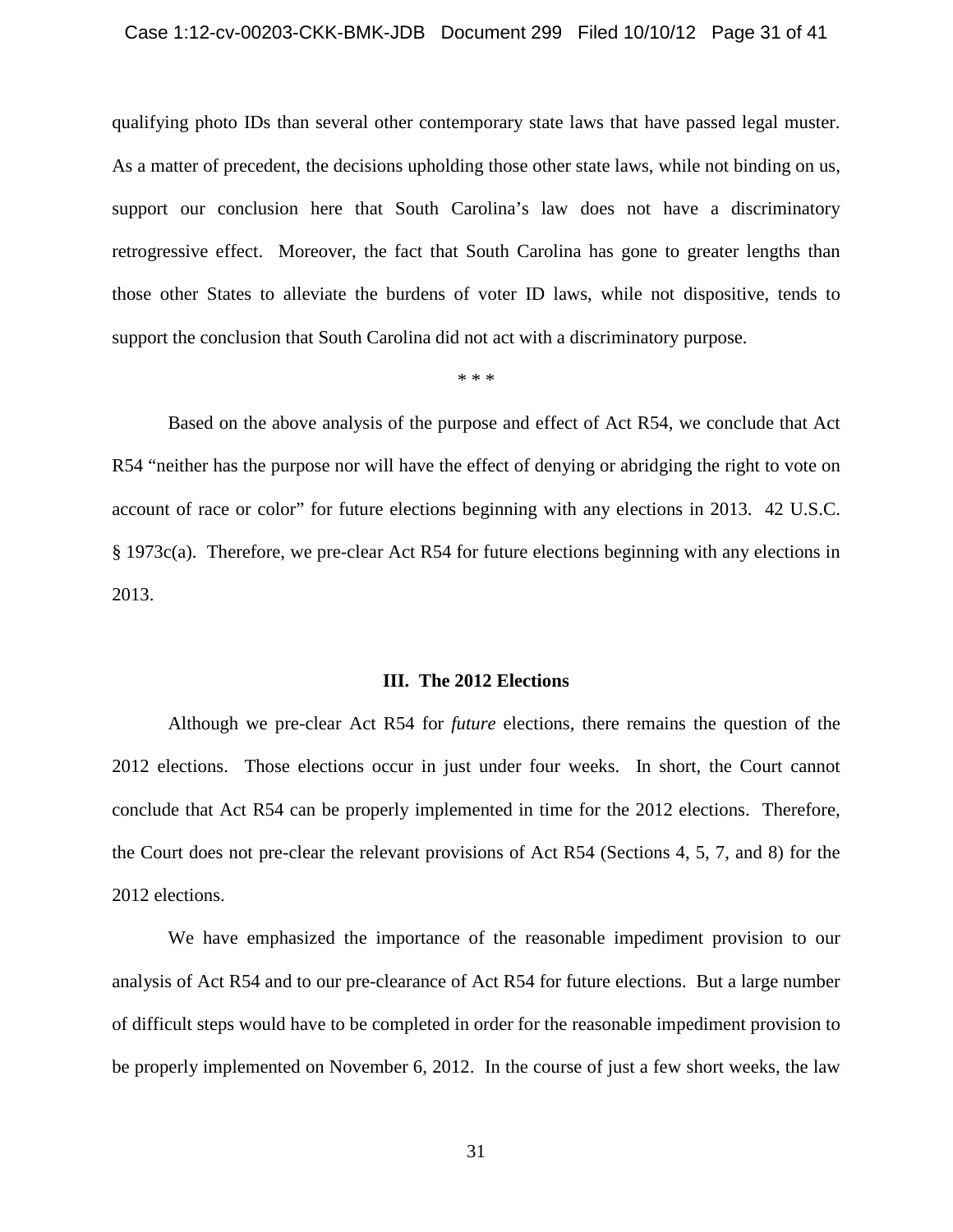# Case 1:12-cv-00203-CKK-BMK-JDB Document 299 Filed 10/10/12 Page 32 of 41

by its terms would require: that more than 100,000 South Carolina voters be informed of and educated about the law's new requirements; that several thousand poll workers and poll managers be educated and trained about the intricacies and nuances of the law, including about our decision here today; and that county election boards become knowledgeable of the law, including of our decision here today. New forms need to be created, and notices posted and mailed, among other things.

The text of Act R54 strongly suggests that those steps cannot be completed in the short time before the 2012 elections. The South Carolina legislature established several deadlines for education and training that indicated the legislature's belief that implementation of the law would occur over the course of about 11 months. Under the law, the State Election Commission had to provide individual notice to registered voters without a DMV-issued ID "no later than December 1, 2011." Act R54, § 7(8). The Commission had to place informational notices in South Carolina newspapers "no later than December 15, 2011." *Id.* § 7(6). And the Commission had to coordinate with county boards and conduct at least two training seminars in each county "prior to December 15, 2011." *Id.* § 7(4). Because the law had not been pre-cleared before now, South Carolina has not initiated any of those steps. The statute's own requirements that education and training begin nearly a *year* before the first elections under Act R54 strongly suggest that those steps cannot be adequately completed in just four weeks.

Furthermore, the reasonable impediment provision is new, and it will likely require some explanation to poll managers and poll workers, and to county officials. With under four weeks left to go, the potential for chaos is obvious. In that regard, we note that South Carolina officials – while gamely and admirably saying they will try to get the job done no matter what – have previously told the Court that this is far too late a date for the law to be properly implemented.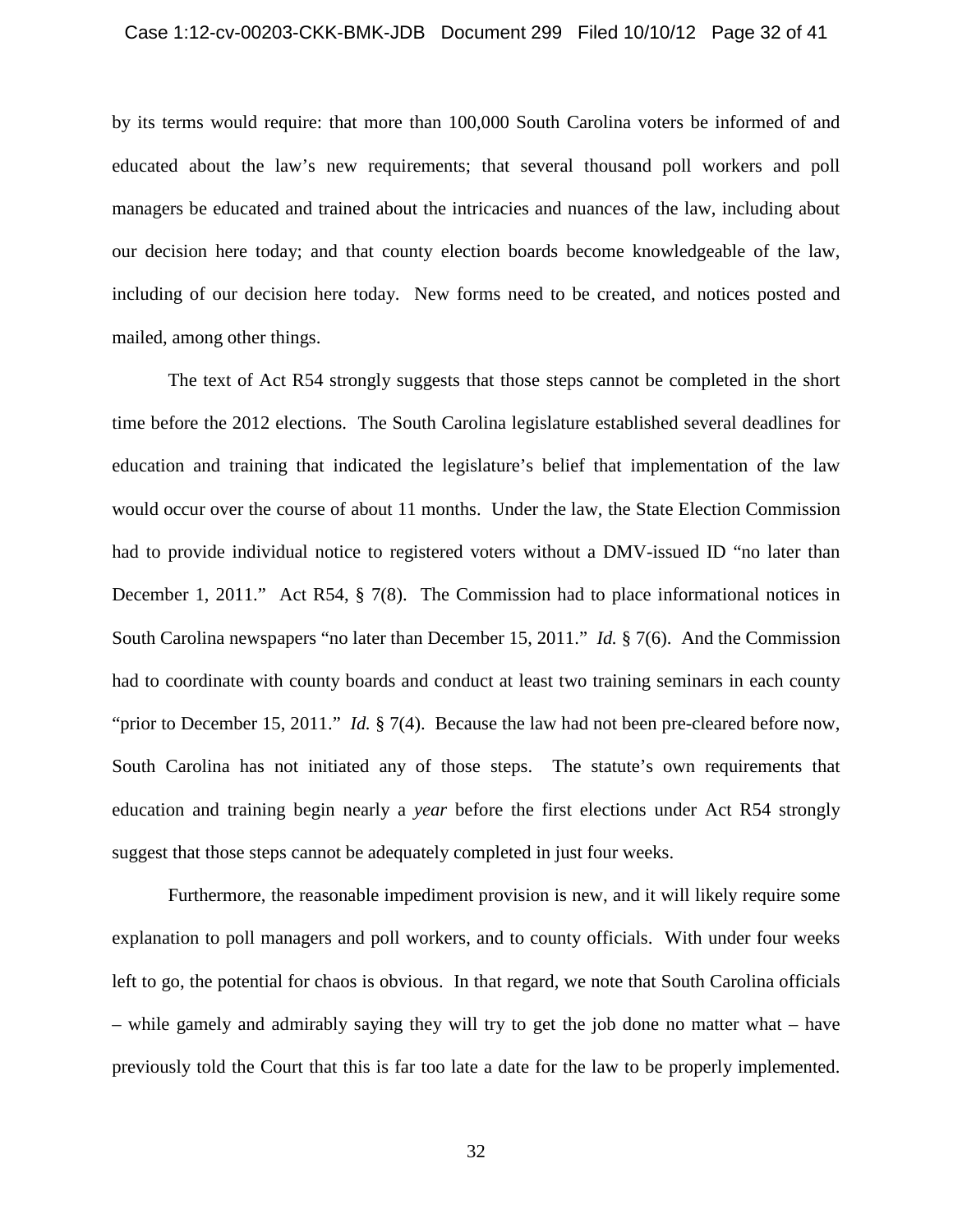#### Case 1:12-cv-00203-CKK-BMK-JDB Document 299 Filed 10/10/12 Page 33 of 41

For example, Ms. Andino, the Executive Director of the State Election Commission, originally stated that pre-clearance by August 1 would be needed, while the South Carolina Attorney General previously opined that full implementation for the 2012 elections could not occur if preclearance came after September 15. To be clear, the Court does not rest its decision on those prior statements, as those statements may have reflected what was optimal rather than what was absolutely essential. But those prior statements do add to the overwhelming weight of the evidence that the Court has carefully sifted through. That evidence convinces the Court that South Carolina – while acting in all good faith – cannot ensure proper implementation of the multi-step training and educational process required by its new law, and in particular the critical reasonable impediment provision, in the few short weeks that remain.

In deciding not to pre-clear for the 2012 elections, the Court also considers it important that South Carolina voters without R54-listed photo IDs would have very little time before the 2012 elections to choose the option of obtaining one of the free qualifying photo IDs. For the future, the new free photo voter registration cards and the free DMV photo ID cards will be long available in at least two offices in each county. That will create an ameliorative transition period in which more voters can obtain those IDs, and leave fewer voters to rely on the reasonable impediment provision. The Supreme Court expressed a similar assumption about the law at issue in *Crawford*: "Presumably most voters casting provisional ballots will be able to obtain photo identifications before the next election." *Crawford v. Marion County Election Board*, 553 U.S. 181, 199 n.19 (2008) (binding opinion of Stevens, J.). Notably, the Supreme Court assumed as much notwithstanding that Indiana voters needed a birth certificate, passport, veterans or military ID, or certificate of naturalization in order to obtain a free ID. *Id.* at 198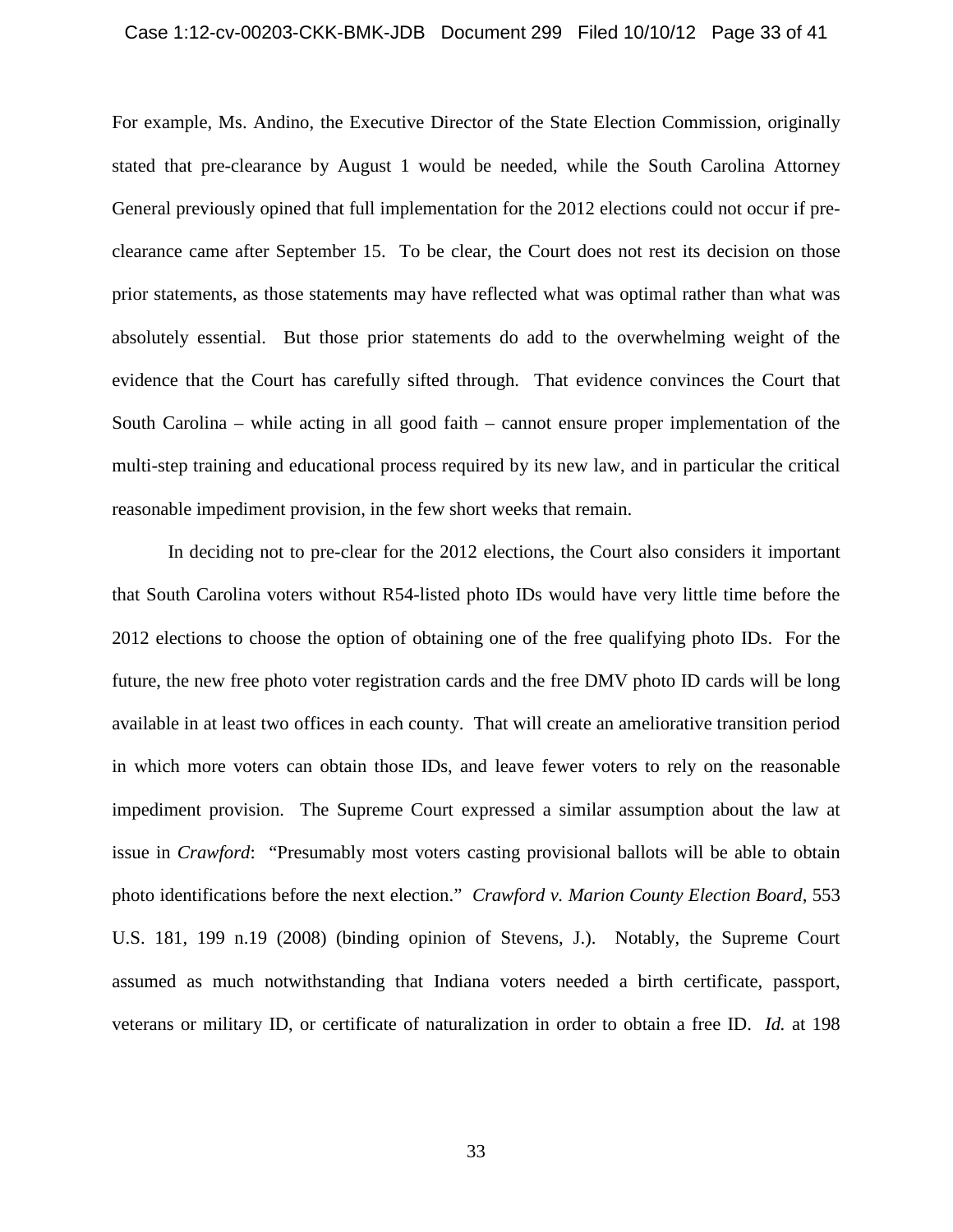n.17. By contrast to Indiana, South Carolina provides free photo voter registration cards without costly underlying documentation.

And in considering the 2012 elections, keep in mind that Act R54 may *not* have been precleared for any elections without the expansive reasonable impediment provision. Again, that's because this law, without the reasonable impediment provision, could have discriminatory effects and impose material burdens on African-American voters, who in South Carolina disproportionately lack one of the R54-listed photo IDs. Without the reasonable impediment provision, the law thus would have raised difficult questions under the strict effects test of Section 5 of the Voting Rights Act. And the reasonable impediment provision carries even greater importance for the 2012 elections because South Carolina citizens will not have much time to obtain the new free photo voter registration cards. Because the voters who currently lack qualifying photo ID are disproportionately African-American, proper and smooth functioning of the reasonable impediment provision would be vital to avoid unlawful racially discriminatory effects on African-American voters in South Carolina in the 2012 elections. Even assuming the best of intentions and extraordinary efforts by all involved, achieving that goal is too much to reasonably demand or expect in a four-week period – and there is too much of a risk to African-American voters for us to roll the dice in such a fashion.

From the outset, the Court has pushed very hard to make a decision in time for the 2012 elections. We set an extremely aggressive trial schedule to accomplish that objective. Counsel for all parties have worked diligently, which the Court greatly appreciates. Unfortunately, as one might have anticipated in a case with this many entities involved, the parties ran into some discovery delays over the summer in trying to obtain relevant information. In the ordinary case, those minor and typical delays would not have been a big deal. In this case, those discovery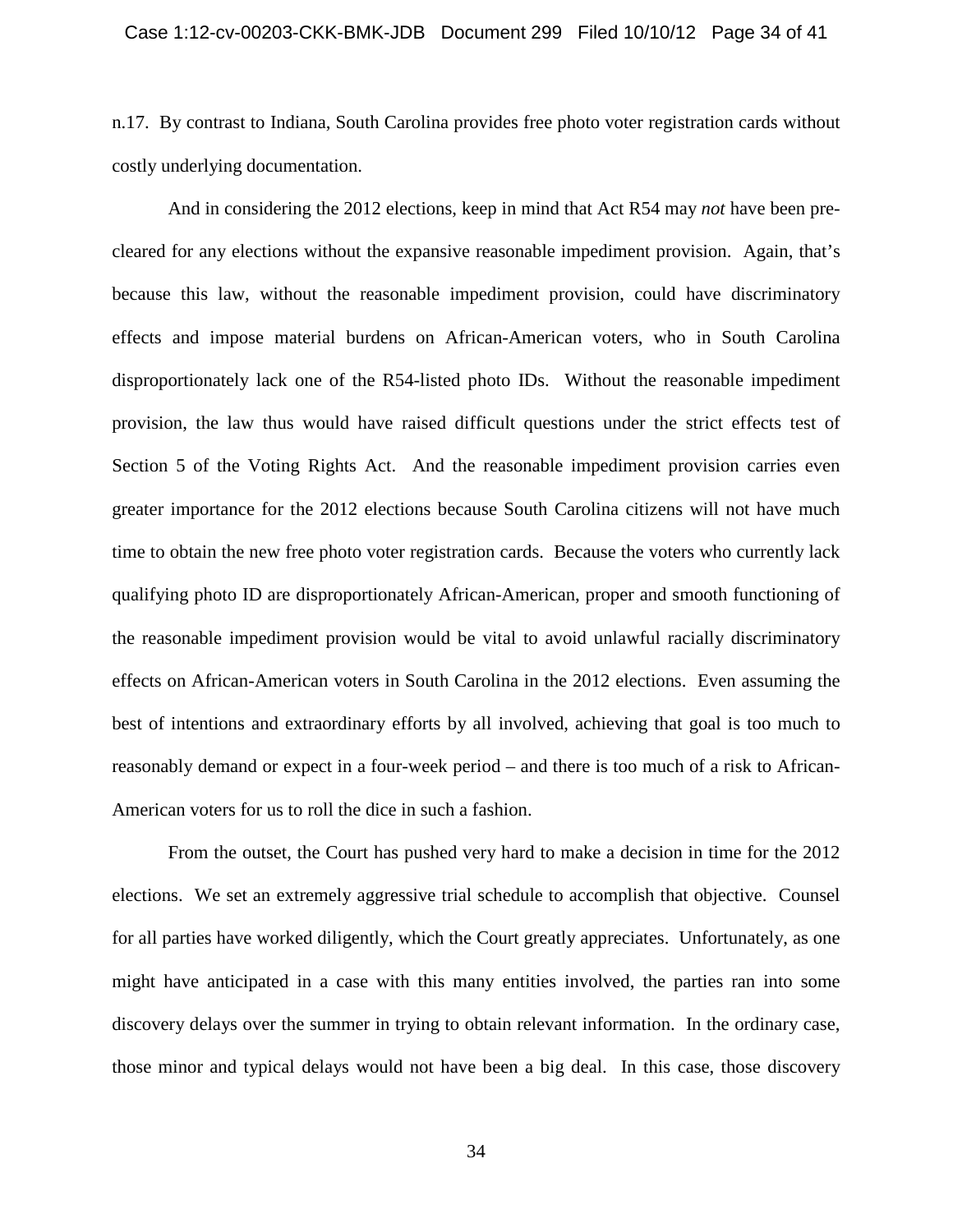delays pushed back the trial date by several weeks, with the voluntary consent of all parties. And that delay has in turn pushed back our date of decision.

We need not belabor the point. At this late date, the Court is unable to conclude that South Carolina can implement Act R54 for the 2012 elections in a way that will suffice under the Voting Rights Act.<sup>13</sup> However, as indicated above, South Carolina has satisfied its burden for future elections and may implement Act R54 for future elections, consistent with the understandings of Act R54 articulated by the responsible state officials and reflected in this opinion. $14$ 

# **IV. Future Enforcement**

In reaching our decision to pre-clear Act R54 for future elections, we emphasize that Section 5 of the Voting Rights Act provides that pre-clearance shall not "bar a subsequent action to enjoin enforcement of such qualification, prerequisite, standard, practice, or procedure." 42 U.S.C. § 1973c(a). If South Carolina were to alter its interpretation of the reasonable impediment provision, or any other relevant provision of Act R54 – as the law has been

 $13$  Some have contended that Section 5's intrusion on state sovereignty is unconstitutional, at least under the statutory coverage formula now in place. Invoking the constitutional avoidance doctrine, South Carolina has suggested that we should therefore construe the effects test of Section 5 of the Voting Rights Act more narrowly than the statutory text would indicate. But the text and Supreme Court precedent establish that the effects test of Section 5 is stringent and that a voting law change that disproportionately and materially burdens minority voters is unlawful. Any argument to narrow Section 5 in this way must be directed to Congress or to the Supreme Court.

<sup>&</sup>lt;sup>14</sup> Enforcing the Voting Rights Act here only prevents implementation of the new voter ID law for the 2012 elections. This case thus does not raise the Equal Protection Clause issue that can arise when enforcement of the Voting Rights Act requires States to engage in race-based treatment of individual voters, as in redistricting cases. *See Georgia v. Ashcroft*, 539 U.S. 461, 491-92 (2003) (Kennedy, J., concurring); *Shaw v. Hunt*, 517 U.S. 899, 911-16 (1996).

This case also does not raise the question of how a Section 2 effects challenge to voter ID laws should be resolved. Section 2 applies throughout the Nation, unlike Section 5, which applies only in covered jurisdictions. Under the Section 2 effects test (known as the "results" test), the pre-existing state law is not a benchmark. *See Holder v. Hall*, 512 U.S. 874, 880-84 (1994) (binding opinion of Kennedy, J.). It therefore can be more difficult to establish a violation of the Section 2 results test than a violation of the Section 5 retrogressive effects test. *See id.* at 883-85.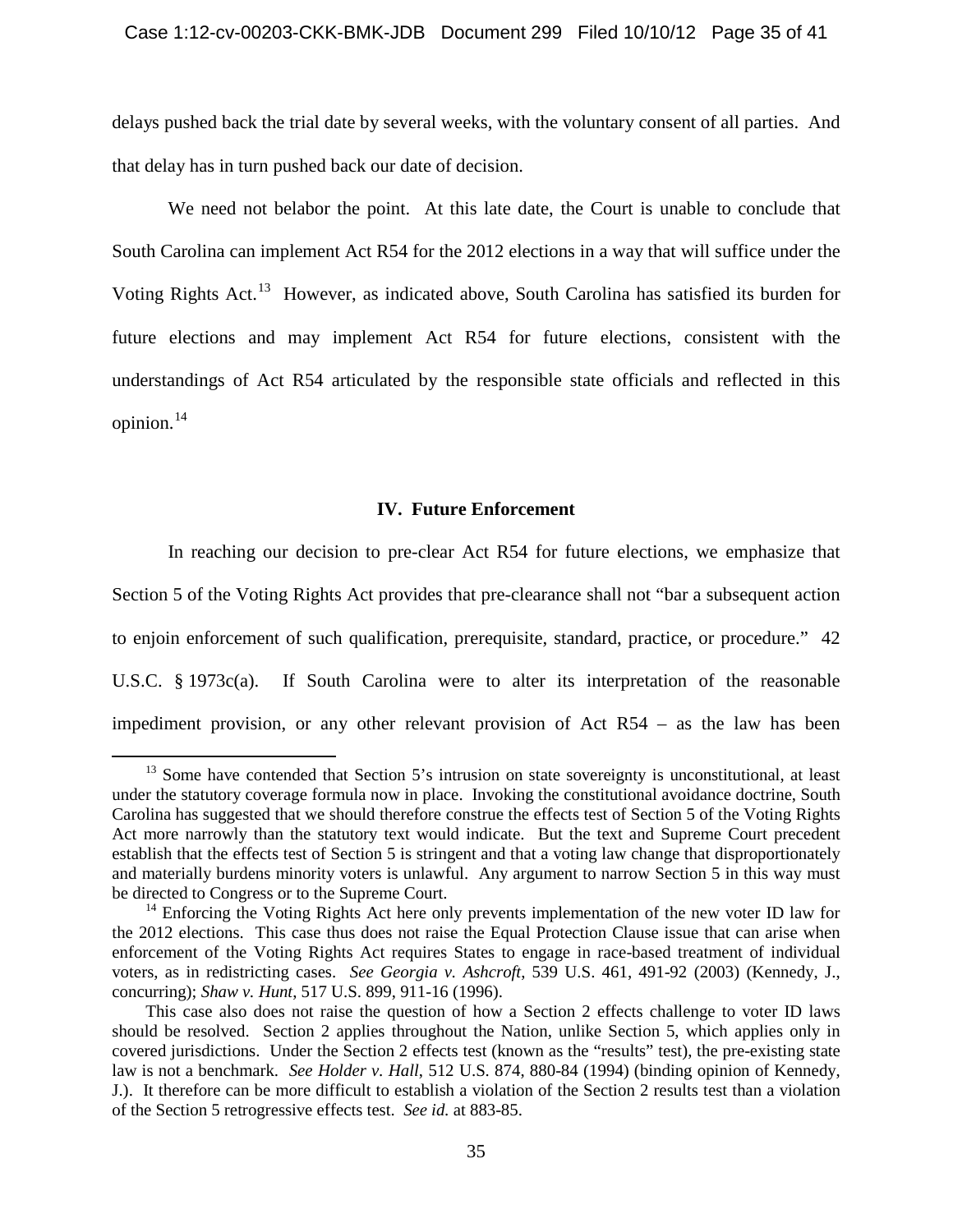interpreted by the responsible state officials and described and adopted in this opinion – the State would have to obtain pre-clearance of that change before applying that new interpretation. *See Young v. Fordice*, 520 U.S. 273, 285 (1997) (requiring pre-clearance of "new, significantly different administrative practices – practices that are not purely ministerial, but reflect the exercise of policy choice and discretion by Mississippi officials"); *NAACP v. Hampton County Election Commission*, 470 U.S. 166, 178 (1985) (holding that "the form of a change in voting procedures" is not dispositive of the need for pre-clearance, as Section 5 "reaches informal as well as formal changes"). Moreover, pre-clearance is required not just for legislative or administrative changes but also for any changes that might result from South Carolina courts' interpretations of Act R54. *See Riley v. Kennedy*, 553 U.S. 406, 421 (2008) ("the preclearance requirement encompasses voting changes mandated by order of a state court") (quotation marks omitted); *Branch v. Smith*, 538 U.S. 254, 262 (2003) (Section 5 "requires preclearance of *all* voting changes" and "there is no dispute that this includes voting changes mandated by order of a state court"); *Lockhart v. United States*, 460 U.S. 125, 133 (1983) ("Section 5 was intended to halt actual retrogression in minority voting strength without regard for the legality under state law of the practices already in effect." $b^{15}$ .

If South Carolina attempts to make such a change without pre-clearance, the Voting Rights Act authorizes the Attorney General of the United States to bring a Section 5 enforcement action in federal court. 42 U.S.C. § 1973j(d). And the Supreme Court long ago recognized a

<sup>&</sup>lt;sup>15</sup> Of course, Section 5 applies only when South Carolina "enact[s] or seek[s] to administer" a voting change. 42 U.S.C. § 1973c(a). Thus, any random, unauthorized failure to follow state election law on the part of a poll manager, county board, or other individual official can be enjoined by a state court as an ordinary violation of state law*. See United States v. Saint Landry Parish School Board*, 601 F.2d 859, 864 (5th Cir. 1979) ("one would not normally conclude that a state 'enacts or administers' a new voting procedure every time a state official deviates from the state's required procedures"). If the state court does not enforce the law, as outlined and required in this opinion, that would constitute a "change" in South Carolina law. And the federal courts may act to correct and prevent any such changes in South Carolina law that occur without pre-clearance.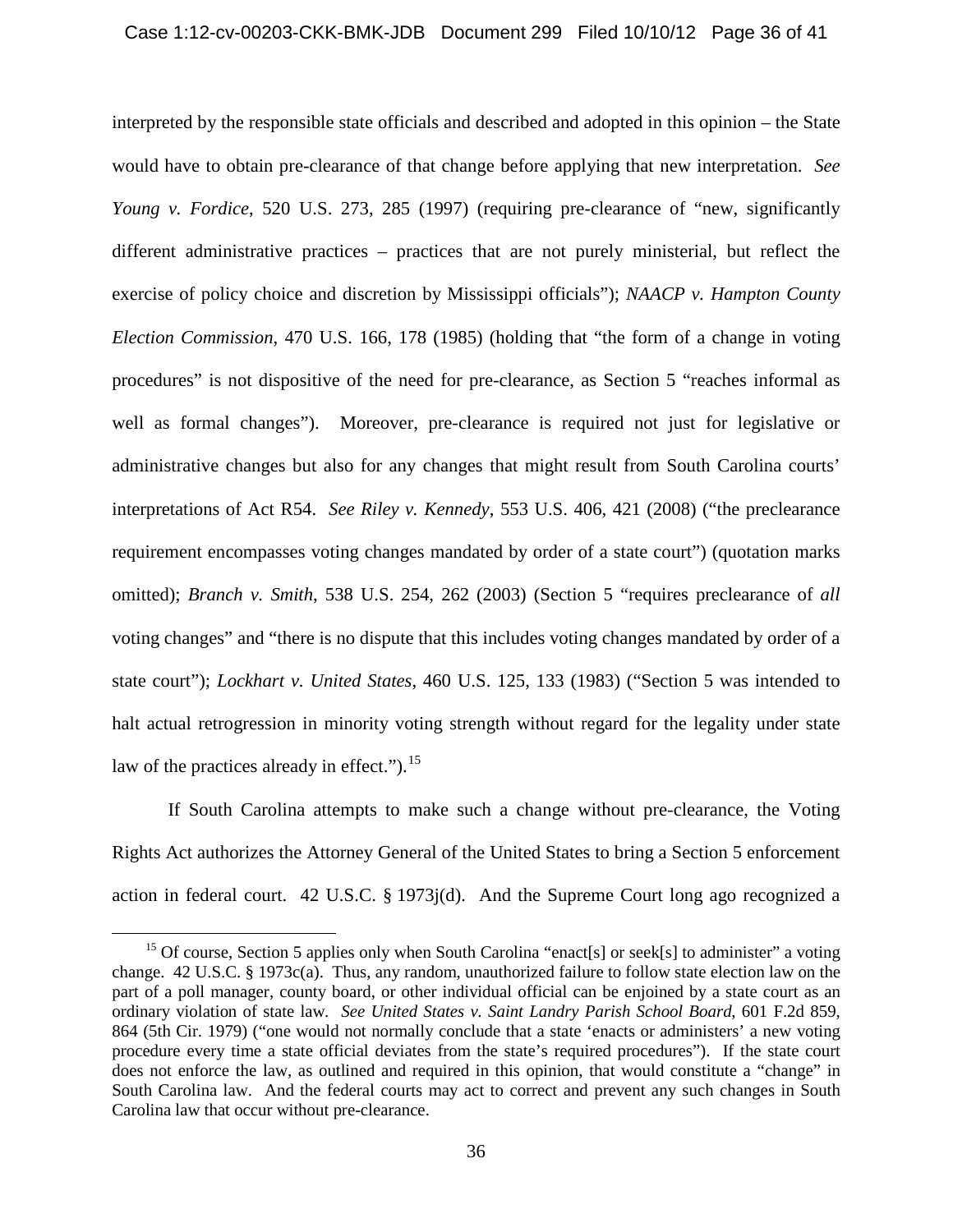# Case 1:12-cv-00203-CKK-BMK-JDB Document 299 Filed 10/10/12 Page 37 of 41

private right of action that permits individuals to do the same. *See Allen v. State Board of Elections*, 393 U.S. 544, 554-55 (1969). We have no doubt that the appropriate federal court would entertain complaints and issue appropriate injunctions if South Carolina were to narrow the interpretation of the reasonable impediment provision articulated here without first obtaining the required pre-clearance of any such change. *See, e.g.*, *Butler v. Columbia*, 2010 WL 1372299, at \*4 (D.S.C. 2010) (requiring pre-clearance of change resulting from South Carolina Supreme Court's interpretation of election statute); *Gray v. South Carolina State Election Commission*, 2010 WL 753767, at \*2-3 (D.S.C. 2010) (requiring pre-clearance of change in State Election Commission procedures for filing candidate statements).

In closing, we underscore that all South Carolina state, county, and local officials must comply with Act R54 as it has been interpreted by the responsible state officials and as it has been described and adopted in this opinion. Any change in the law as so interpreted would be unlawful, without pre-clearance from the Attorney General of the United States or from this Court. We are fully aware, moreover, that what looks good on paper may fall apart in practice. We expect and anticipate that South Carolina state, county, and local officials will endeavor to prevent such slippage. Given the concerns powerfully expressed at trial by several African-American legislators in South Carolina – namely, Representative Gilda Cobb-Hunter, Senator Gerald Malloy, and Senator John Scott – proper implementation of this law will be important, both for legal reasons and to maintain South Carolina citizens' confidence in the fair and impartial administration of elections.

\* \* \*

In sum, we pre-clear Act R54 sections 4, 5, 7, and 8 for future elections in South Carolina beginning with any elections in 2013 on the basis of the interpretations and understandings that have been expressed by the South Carolina Attorney General and the Executive Director of the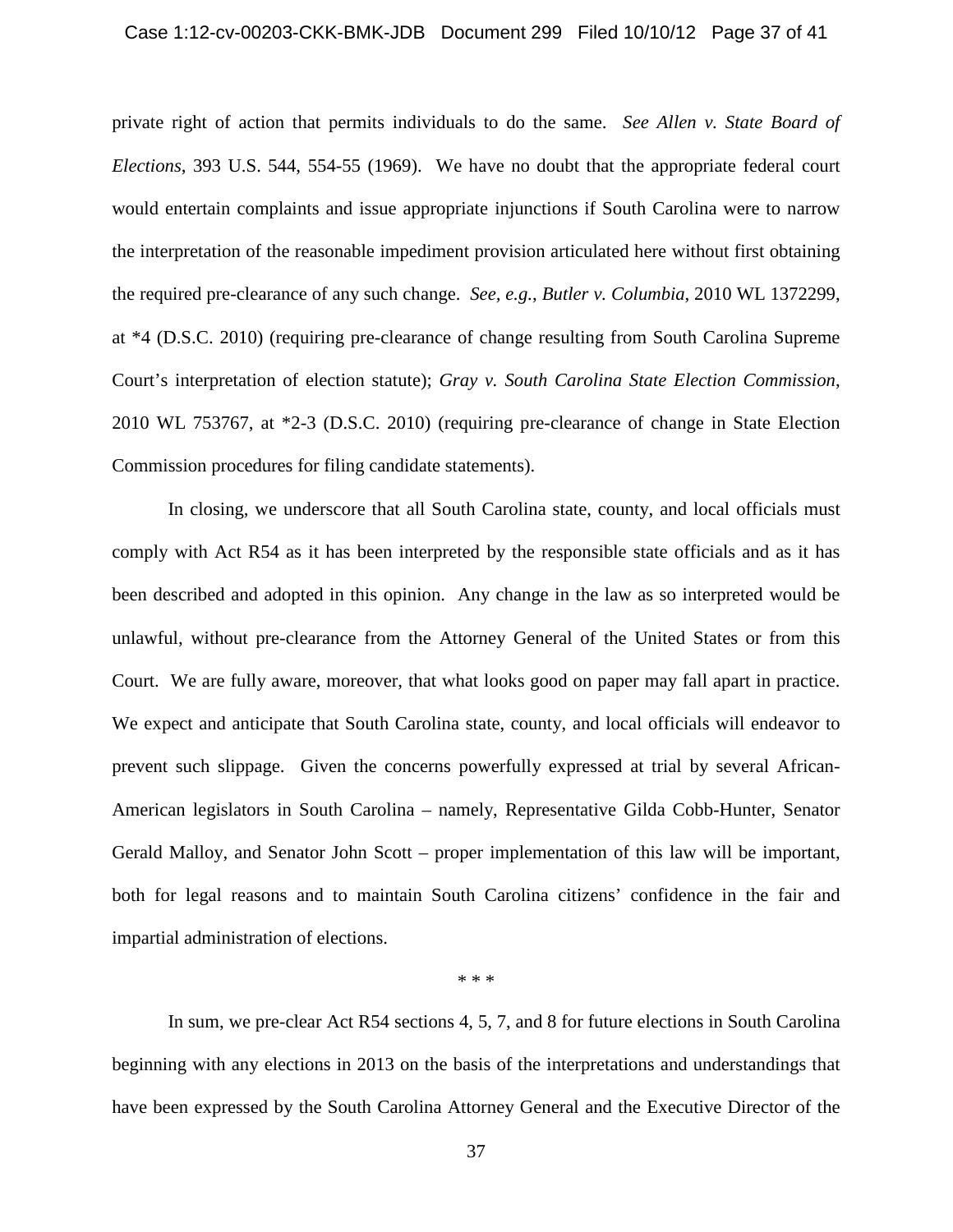South Carolina State Election Commission, and that we have adopted in this opinion. We deny pre-clearance for the 2012 elections.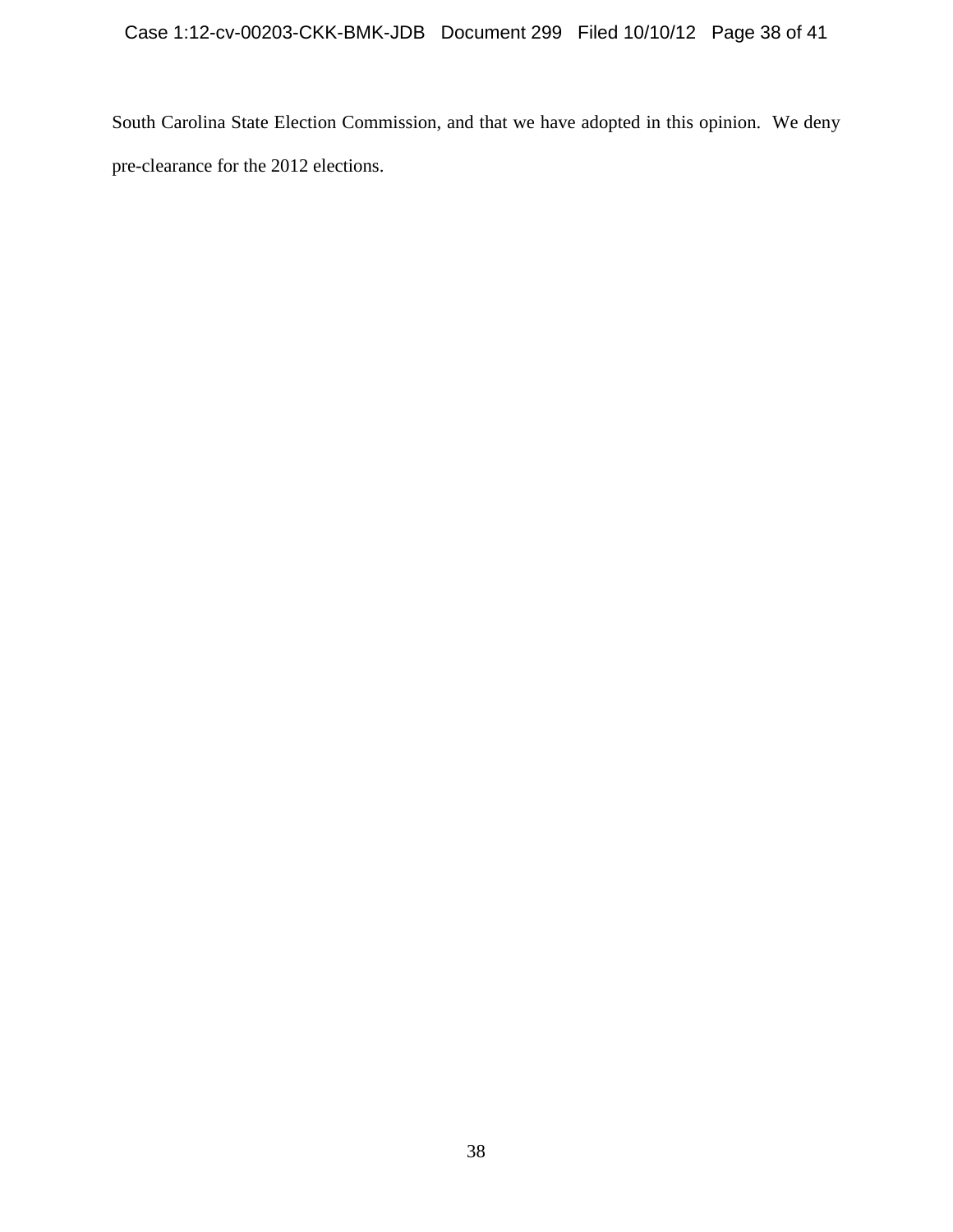# Case 1:12-cv-00203-CKK-BMK-JDB Document 299 Filed 10/10/12 Page 39 of 41

KOLLAR-KOTELLY, *District Judge*, concurring: I concur fully in both the Court's excellent opinion and Judge Bates' thoughtful concurrence. I write separately only to emphasize the importance of the reasonable impediment provision in future elections.

Experts for both South Carolina and the Defendants agree that as of April 2012, approximately 130,000 registered voters in South Carolina lacked a photo ID acceptable under Act R54, and those voters are disproportionately likely to be members of a racial minority. Over time, this number is reasonably expected to shrink as voters have the opportunity to obtain the free photo IDs made available under Act R54. However, the photo voter registration card is unlikely to be the panacea South Carolina portrays it to be simply because this form of identification is only available if a voter registers in person at the county elections office. New voters will continue to receive non-photo voter registration cards if they register in person at any of the myriad of other locations where voter registration is available (including public libraries, social service departments, and armed forces recruitment centers, depending on the county) or if the voter registers by mail, and must make a separate trip to the county elections office to obtain the photo voter registration card. Moreover, although Act R54 eliminated the fee for the DMV photo ID, it understandably did not alter the underlying documentation requirement. While Act R54 undoubtedly made it far easier to obtain an acceptable photo ID, some portion of newly registered voters will likely be forced to rely on the reasonable impediment provision in order to vote in the 2014, 2016, and other future elections. Thus, any narrowing of South Carolina's interpretation of the reasonable impediment provision from what the Court has accepted and required in its opinion must itself be pre-cleared, not just to comply with the procedural requirements of the Voting Rights Act, but also because such narrowing may have the real effect of disenfranchising a group that is likely to be disproportionately comprised of minority voters.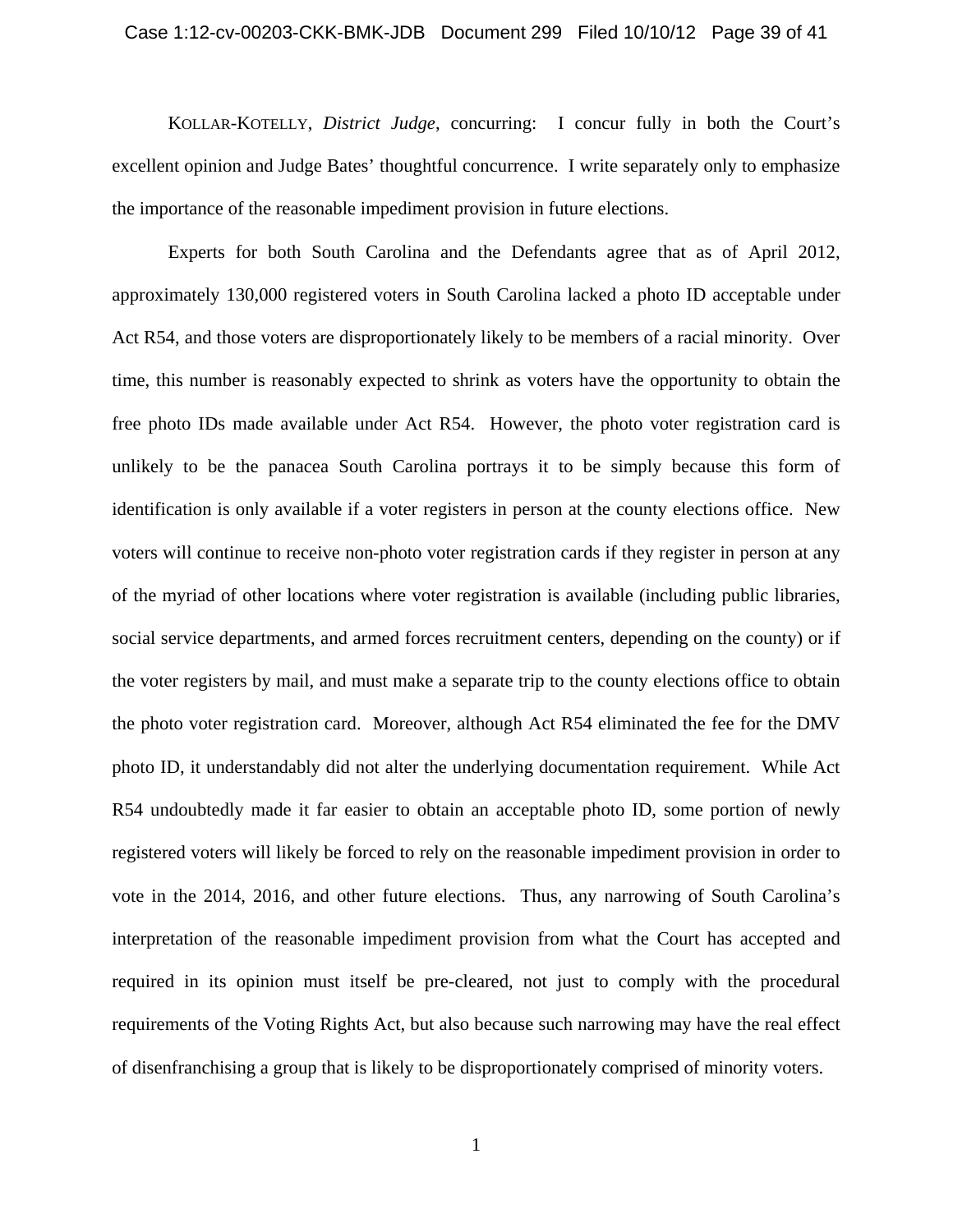# Case 1:12-cv-00203-CKK-BMK-JDB Document 299 Filed 10/10/12 Page 40 of 41

 BATES, *District Judge*, with whom *District Judge* KOLLAR-KOTELLY joins, concurring: I concur fully in the Court's excellent opinion. I write only to add two brief observations.

First, to state the obvious, Act R54 as now pre-cleared is not the R54 enacted in May 2011. It is understandable that the Attorney General of the United States, and then the intervenor-defendants in this case, would raise serious concerns about South Carolina's voter photo ID law as it then stood. But now, to the credit of South Carolina state officials, Act R54 as authoritatively interpreted does warrant pre-clearance. An evolutionary process has produced a law that accomplishes South Carolina's important objectives while protecting every individual's right to vote and a law that addresses the significant concerns raised about Act R54's potential impact on a group that all agree is disproportionately African-American. As the Court's opinion convincingly describes, South Carolina's voter photo ID law, as interpreted, now compares very favorably with the laws of Indiana, Georgia and New Hampshire, each of which has passed legal muster through either federal court constitutional review or pre-clearance by the Attorney General. The path to a sound South Carolina voter photo ID law has been different, given the essential role of the State's interpretation of key provisions.

Which brings me to my second observation – one cannot doubt the vital function that Section 5 of the Voting Rights Act has played here. Without the review process under the Voting Rights Act, South Carolina's voter photo ID law certainly would have been more restrictive. Several legislators have commented that they were seeking to structure a law that could be precleared. *See* Trial Tr. 104:18-21 (Aug. 28, 2012) (Harrell) ("I was very aware at the time that we were doing this that whatever we would have to do would have to be subject to the Voting Rights Act because that would be the basis for the Department of Justice preclearing the bill for us."); *id.* at 105:15-18 ("[I] ask[ed] the staff who drafted the bill for me to please make sure that we are